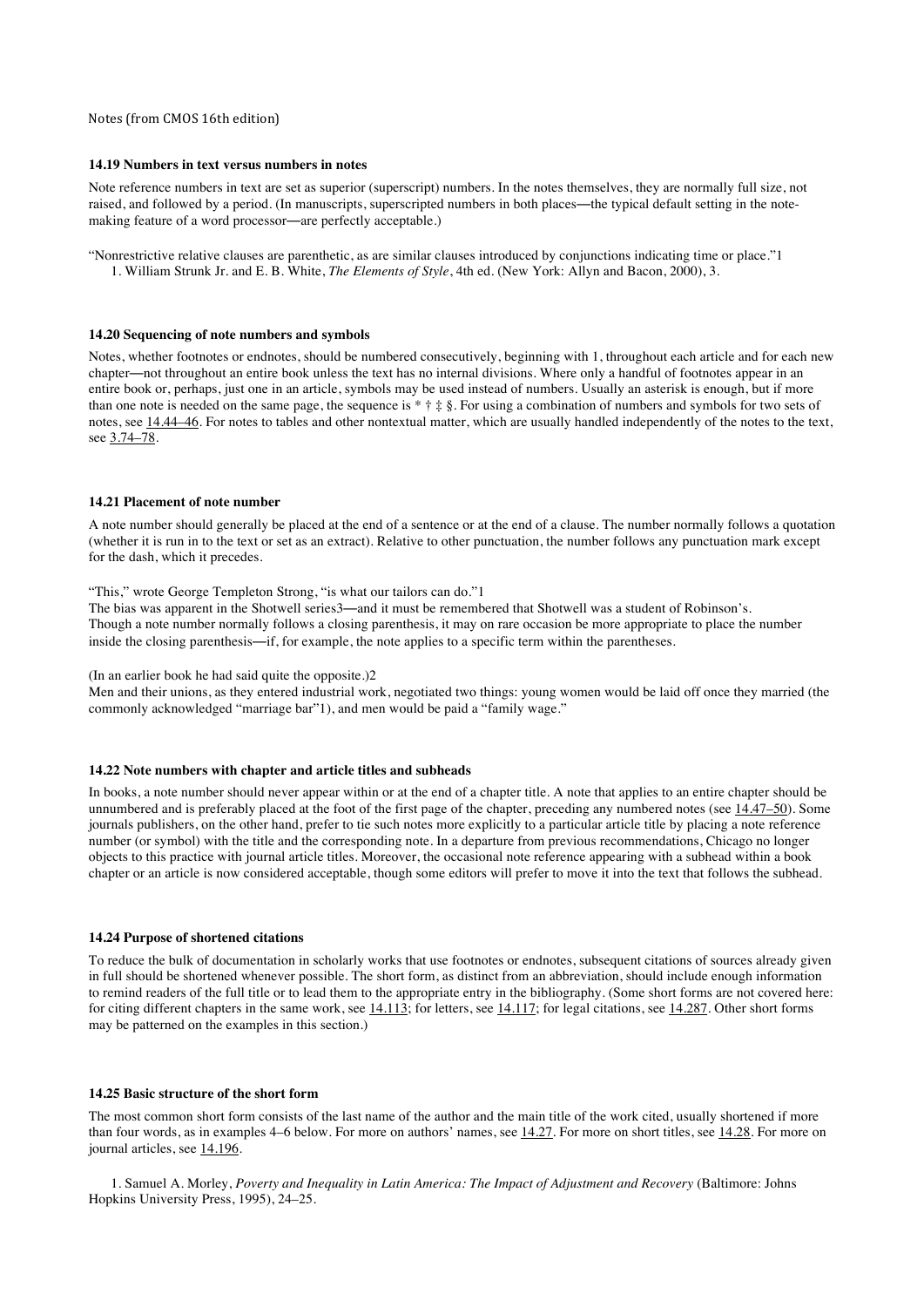2. Regina M. Schwartz, "Nationals and Nationalism: Adultery in the House of David," *Critical Inquiry* 19, no. 1 (1992): 131–32. 3. Ernest Kaiser, "The Literature of Harlem," in *Harlem: A Community in Transition*, ed. J. H. Clarke (New York: Citadel Press,

1964).

- 4. Morley, *Poverty and Inequality*, 43.
- 5. Schwartz, "Nationals and Nationalism," 138.
- 6. Kaiser, "Literature of Harlem," 189–90.

### **14.26 Cross-reference to full citation**

When references to a particular source are far apart, readers encountering the short form may be helped by a cross-reference to the original note (especially in the absence of a full bibliography). Repeating the full details in each new chapter, formerly a common practice in scholarly works, is seldom necessary. These cross-references must be checked carefully before the work is published.

95. Miller, *Quest*, 81 (see chap. 1, n. 4).

# **14.27 Short form for authors' names**

Only the last name of the author, or of the editor or translator if given first in the full reference, is needed in the short form. Full names or initials are included only when authors with the same last name must be distinguished from one another. Such abbreviations as *ed.* or *trans.* following a name in the full reference are omitted in subsequent references. If a work has two or three authors, give the last name of each; for more than three, the last name of the first author followed by *et al.*

1. Kathryn Petras and Ross Petras, eds., *Very Bad Poetry* . . .

2. Joseph A. Bellizzi, H. F. Kruckeberg, J. R. Hamilton, and W. S. Martin, "Consumer Perceptions of National, Private, and Generic Brands," . . .

- 3. Petras and Petras, *Very Bad Poetry* . . .
- 4. Bellizzi et al., "Consumer Perceptions," . . .

#### **14.28 Short form for titles**

The short title contains the key word or words from the main title. An initial *A* or *The* is usually omitted. The order of the words should not be changed (for example, *Daily Notes of a Trip around the World* should be shortened not to *World Trip* but to *Daily Notes* or *Around the World*). Titles of four words or fewer are seldom shortened. The short title is italicized or set in roman and quotation marks according to the way the full title appears.

*The War Journal of Major Damon "Rocky" Gause*

(Short title) *War Journal*

"A Brief Account of the Reconstruction of Aristotle's *Protrepticus*"

(Short title) "Aristotle's *Protrepticus*"

*Kriegstagebuch des Oberkommandos der Wehrmacht, 1940–1945*

(Short title) *Kriegstagebuch*

In short titles in languages other than English, no word should be omitted that governs the case ending of a word included in the short title. If in doubt, ask someone who knows the language.

## **14.29 "Ibid."**

The abbreviation *ibid.* (from *ibidem*, "in the same place") usually refers to a single work cited in the note immediately preceding. It must never be used if the preceding note contains more than one citation. It takes the place of the name(s) of the author(s) or editor(s), the title of the work, and as much of the succeeding material as is identical. If the entire reference, including page numbers or other particulars, is identical, the word *ibid.* alone is used (as in note 7 below). The word *ibid.* (italicized in this paragraph only because it is a word used as a word—see 7.58) is capitalized at the beginning of a note and followed by a period. To avoid a succession of *ibid*, notes, the content of notes 6–8, 10, and 11 below might instead be placed parenthetically in the text in place of the note references (see 13.64).

5. Farmwinkle, *Humor of the Midwest*, 241. 6. Ibid., 258–59. 7. Ibid. 8. Ibid., 333–34. 9. Losh, *Diaries and Correspondence*, 1:150. 10. Ibid., 2:35–36. 11. Ibid., 2:37–40.

*Ibid.* may also be used within one note in successive references to the same work.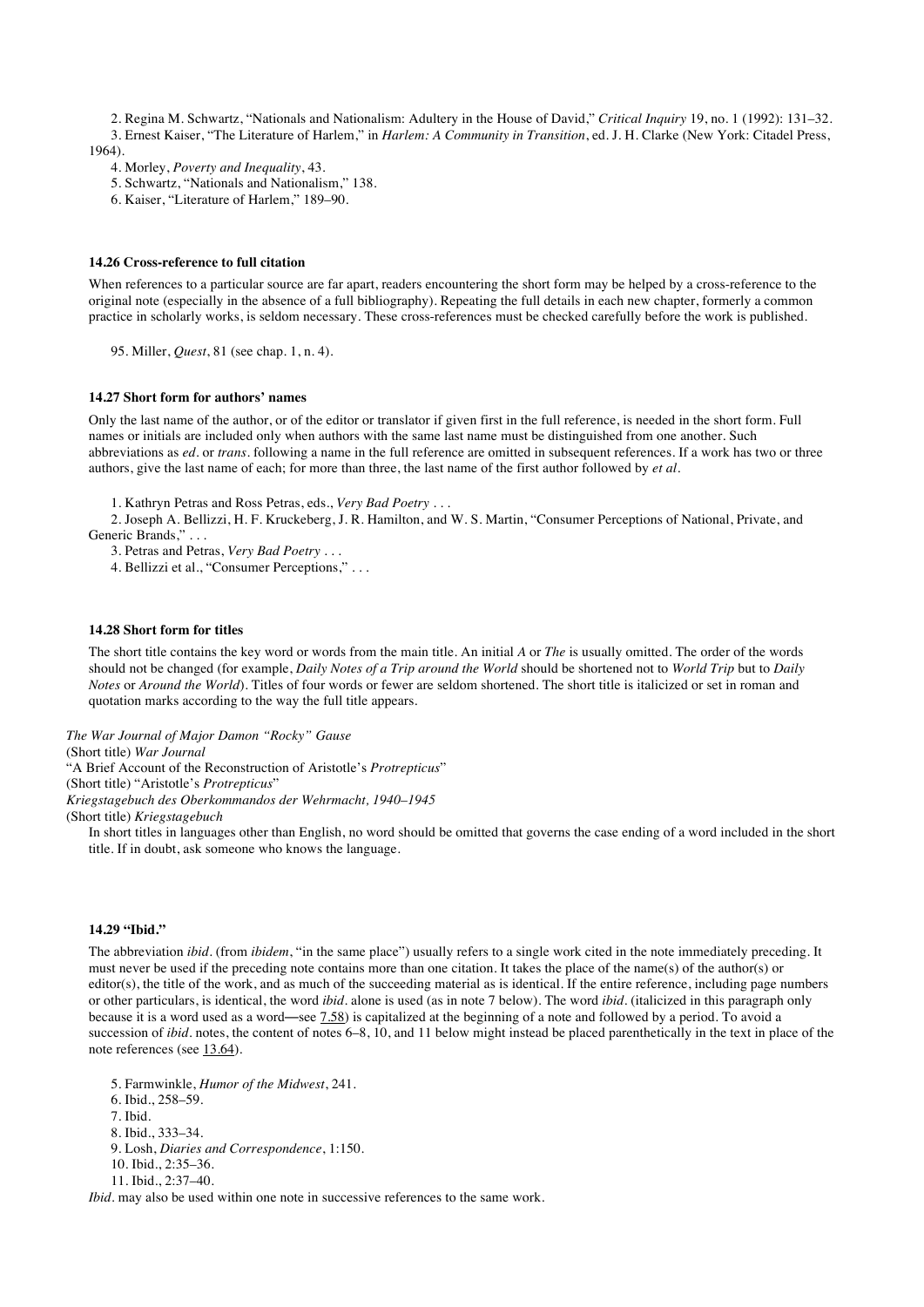8. Morris Birkbeck, "The Illinois Prairies and Settlers," in *Prairie State: Impressions of Illinois, 1673–1967, by Travelers and Other Observers*, ed. Paul M. Angle (Chicago: University of Chicago Press, 1968), 62. "The soil of the Big-prairie, which is of no great extent notwithstanding its name, is a rich, cool sand; that is to say, one of the most desirable description" (ibid., 63).

## **14.30 "Idem"**

When several works by the same person are cited successively in the same note, *idem* ("the same," sometimes abbreviated to *id.*) has sometimes been used in place of the author's name. Except in legal references, where the abbreviation *id.* is used in place of *ibid.*, the term is rarely used nowadays. Chicago discourages the use of *idem*, recommending instead that the author's last name be repeated.

## **14.31 "Op. cit." and "loc. cit."**

*Op. cit.* (*opere citato*, "in the work cited") and *loc. cit.* (*loco citato*, "in the place cited"), used with an author's last name and standing in place of a previously cited title, are rightly falling into disuse. Consider a reader's frustration on meeting, for example, "Wells, op. cit., 10" in note 95 and having to search back to note 2 for the full source or, worse still, finding that *two* works by Wells have been cited. Chicago disallows both *op. cit.* and *loc. cit.* and instead uses the short-title form described in 14.28.

#### **14.32 Citations plus commentary**

When a note contains not only the source of a fact or quotation in the text but related substantive material as well, the source comes first. A period usually separates the citation from the commentary. Such comments as "emphasis mine" are usually put in parentheses. See also 13.60.

- 11. Shakespeare, *Julius Caesar*, act 3, sc. 1. Caesar's claim of constancy should be taken with a grain of salt.
- 12. Little, "Norms of Collegiality," 330 (my italics).

### **14.33 Quotation within a note**

When a note includes a quotation, the source normally follows the terminal punctuation of the quotation. The entire source need not be put in parentheses, which involves changing existing parentheses to brackets (see 6.99) and creating unnecessary clutter.

14. One estimate of the size of the reading public at this time was that of Sydney Smith: "Readers are fourfold in number compared with what they were before the beginning of the French war. . . . There are four or five hundred thousand readers more than there were thirty years ago, among the lower orders." *Letters*, ed. Nowell C. Smith (New York: Oxford University Press, 1953), 1:341, 343.

Long quotations should be set off as extracts in notes as they would be in text (see 13.10). In notes, more than three lines of poetry should be set off (but see  $13.23$ ; see also  $13.27$ ).

#### **14.34 Substantive notes**

Substantive, or discursive, notes may merely amplify the text and include no sources. Such notes may augment any system of documentation, including the author-date system (see chapter 15). When a source is needed, it is treated as in the example in 14.33 or, if brief and already cited in full, may appear parenthetically, as in the following example:

1. Ernst Cassirer takes important notice of this in *Language and Myth* (59–62) and offers a searching analysis of man's regard for things on which his power of inspirited action may crucially depend.

#### **14.35 Paragraphing within long notes**

To avoid page makeup problems, very long footnotes should be avoided (see 14.39). No such bar exists for endnotes, however, and very long endnotes should be broken into multiple paragraphs as an aid to reading. Authors and editors should first consider, however, whether such a note would be more effective if shortened or at least partially incorporated into the text. See also 14.40.

#### **14.36 Footnotes that break across pages in a printed work**

When a footnote begins on one page and continues on the next, the break should be made in midsentence lest readers miss the end of the note; a short rule appears above the continued part (see fig. 14.1). This advice applies only to the published form of a work (and is something that is generally imposed at the typesetting stage). At the manuscript stage, authors and editors should let the notemaking feature in their word-processing software determine any such breaks.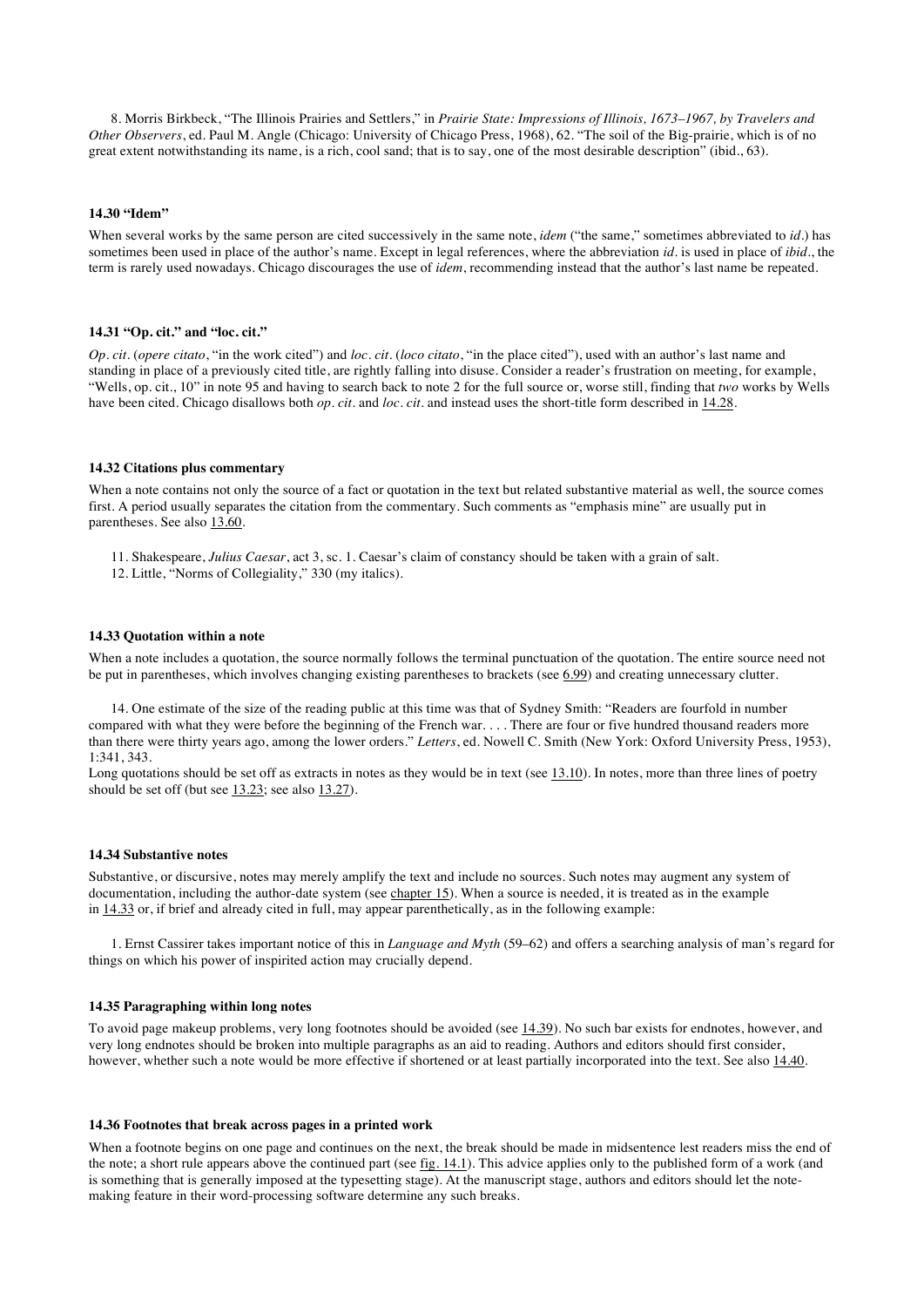### **14.37 "See" and "cf."**

Notes are often used to invite readers to consult further resources. When doing so, authors should keep in mind the distinction between *see* and *cf.*, using *cf.* only to mean "compare" or "see, by way of comparison." Neither term is italicized in notes (though *see* is italicized in indexes; see 16.22).

- 22. For further discussion of this problem, see Jones, *Conflict*, 49.
- 23. Others disagree with my position; cf. Fisher and Ury, *Getting to Yes*, 101–3.

#### **14.38 Footnotes and endnotes—an overview**

As their name suggests, footnotes appear at the foot of a page. In a journal, endnotes appear at the end of an article; in a book, at the end of a chapter or, more commonly, at the back of the book. (In multiauthor books, where the notes may differ in kind and length, and where chapters may be reprinted separately, they are usually placed at the end of the chapter to which they pertain.) At the manuscript stage, authors can work with whichever form seems most convenient, though notes should be created with a word processor's note function to facilitate renumbering when notes are added or deleted (see also 2.20). For footnotes to tables, see 2.28, 3.74–78. For notes in previously published material, see 2.42.

## **14.39 Footnotes—pros and cons**

Readers of scholarly printed works usually prefer footnotes for ease of reference. This is especially true where the notes are closely integrated into the text and make interesting reading, or if immediate knowledge of the sources is essential to readers. The limiting factor in printed works is page makeup—it can be difficult or impossible to fit a close succession of long footnotes onto the pages they pertain to, especially in an illustrated work (a basic requirement for all footnotes is that they at least begin on the page on which they are referenced). There is also the matter of appearance; a page consisting almost exclusively of footnotes is daunting. For some remedies, see 14.51–55.

## **14.40 Endnotes—pros and cons**

Endnotes, which pose no page makeup challenges beyond those of ordinary text, obviate many of the disadvantages of footnotes in printed works (see 14.39). Because of this flexibility, and because pages free of footnotes are less intimidating to many readers, publishers' marketing and sales staff may recommend endnotes in books directed to general as well as scholarly or professional readers. Nonetheless, because general readers may be disappointed to find a third or more of a book devoted to endnotes, authors still need to aim for a healthy balance between text and notes (i.e., by limiting the temptation to include an excessive number of discursive notes). The main problem with endnotes is that of finding a particular note. This difficulty (usually not encountered in electronic texts, where text and notes are linked) can be ameliorated by informative running heads (see 14.42).

## **14.41 Endnote placement**

Endnotes to each chapter of a book are often best grouped in the end matter, following the text and any appendixes and preceding the bibliography if there is one (see  $1.4$ ). The main heading is simply "Notes," and the group of notes to each chapter is introduced by a subhead bearing the chapter number or title or both (see  $\underline{fig}$ , 14.2). In a book that has a different author for each chapter, or whose chapters may be published separately, endnotes normally appear at the end of each chapter. In a journal, they appear at the end of each article. In the latter two cases, a subhead "Notes" usually appears between text and notes (see fig. 14.3).

### **14.42 Running heads for endnotes**

Where endnotes are gathered at the back of a printed book and occupy more than two or three pages, running heads (both verso and recto) carrying the page numbers to which the notes pertain are a boon to readers (see  $1.14$ ). To determine what text page numbers to use on a particular page of notes, find the numbers of the first and last notes beginning on that page (disregarding a runover from a previous page) and locate the references to these notes in the text. The numbers of the first and last pages on which these references appear in text are the numbers to use in the running head: for example, "Notes to Pages 123–125." The last number is *not* abbreviated; compare 9.60. (If, as occasionally happens, only one note appears on a page, use the singular: e.g., "Note to Page 23.") Since these running heads can be completed only when page proofs are available, the corrections are considered "alterations" (see 2.131), and the cost may be charged to the publisher. (Another option, less useful for readers but cheaper for the publisher, is to

include running heads that simply read "Notes to Chapter One," "Notes to Chapter Two," and so on; since readers are often unaware of the number of the chapter they are reading, chapter numbers must also appear in the running heads of the text itself.) When notes appear at the ends of chapters, note-related running heads are rarely necessary.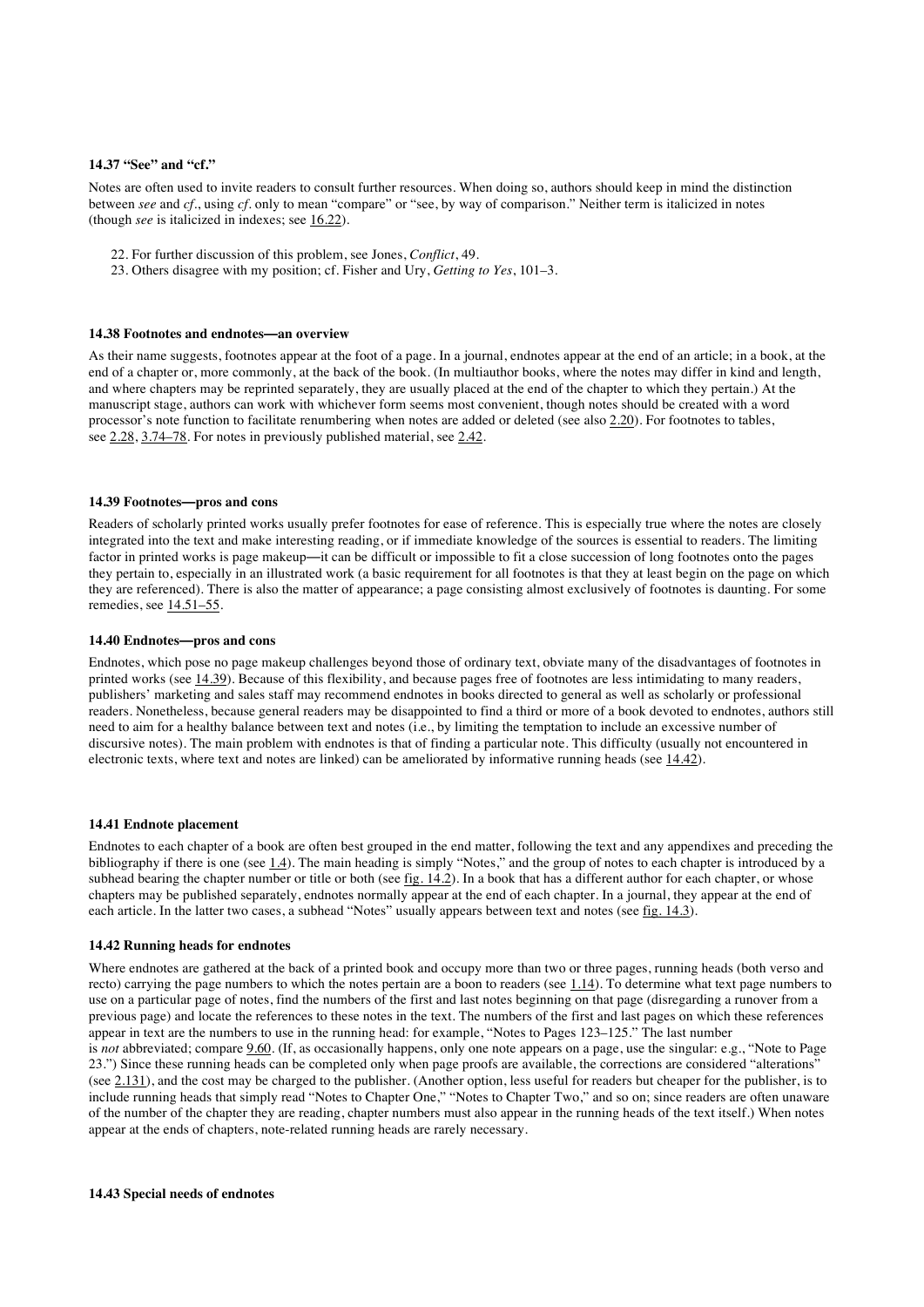Whereas footnote citations, because they appear so close to the text, can omit certain elements mentioned in the text, omitting them in endnotes risks irritating readers, who have to go back and forth. For example, an author or title mentioned in the text need not be repeated in the footnote citation, though it is often helpful to do so. In an endnote, however, the author (or at least the author's last name, unless it is obvious) and title should be repeated, since at least some readers may have forgotten whether the note number was 93 or 94 by the time they find it at the back of the work. It is particularly annoying to arrive at the right place in the endnotes only to find another "ibid." Such frustration can be further prevented by consolidating some of the endnote references, using the devices illustrated in the examples below.

34. This and the preceding four quotations are all from *Hamlet*, act 1, sc. 4.

87. Barbara Wallraff, *Word Court: Wherein Verbal Virtue Is Rewarded, Crimes against the Language Are Punished, and Poetic Justice Is Done* (New York: Harcourt, 2000), 34. Further citations of this work are given in the text. The device in the second example should be used only if the source is clear from the text, without reference to the endnotes. See also 13.65.

## **14.44 Endnotes plus footnotes**

In a heavily documented work it is occasionally helpful to separate substantive notes from source citations. In such a case, the citation notes should be numbered and appear as endnotes. The substantive notes, indicated by asterisks and other symbols, appear as footnotes. The first footnote on each printed page is referenced by an asterisk. If more than one footnote begins on a page, the sequence of symbols is \*  $\dagger \ddagger \xi$ . Should more than four such notes appear on the same page, the symbols are doubled for the fifth to the eighth notes: \*\*  $\dagger \ddagger \ddagger \ddagger \S$ §. See also 3.77.

#### **14.45 Footnotes plus author-date citations**

The rather cumbersome practice described in 14.44 may be avoided by the use of author-date citations for sources (see 14.2 and chapter 15) and numbered footnotes or endnotes for the substantive comments. Moreover, the numbered notes can themselves contain parenthetical author-date citations when necessary, adding to the flexibility of such a system. See also 15.30.

#### **14.46 Editor's or translator's notes plus author's notes**

In an edited or translated work that includes notes by the original author, any additional notes furnished by the editor or translator must be distinguished from the others. Most commonly, the added notes are interspersed and consecutively numbered with the original notes but distinguished from them either by appending "—Ed." or "—Trans." (following a period) at the end of the note or by enclosing the entire note, except the number, in square brackets. (An editor's or translator's comment can also be added as needed in square brackets within an original note; see 6.97.)

14. Millicent Cliff was Norton Westermont's first cousin, although to the very last she denied it.—Ed.

## *or*

21. [The original reads *gesungen*; presumably *gesunken* is meant.]

Alternatively, if there are only a few added notes, these can be referenced by asterisks and other symbols and appear as footnotes; the original notes, numbered, then appear below them, as footnotes (see  $\underline{fig}$ . 14.4), or are treated as endnotes (see  $\underline{14.38}$ ,  $\underline{14.20}$ ). See also 14.48.

#### **14.47 Unnumbered notes in relation to numbered notes**

Footnotes without numbers or symbols always precede any numbered notes on the same printed page. They most often appear on the opening page of a chapter or other main division of a work. In a work with endnotes in which an unnumbered footnote is not an option, an unnumbered endnote—to be used with caution because it is easily missed—should appear immediately before note 1 to the relevant chapter. An example of such a note would be a note applying to a book epigraph (see 1.36), which would precede the endnotes to the first chapter and appear under a heading "Epigraph." Notes to chapter epigraphs can be handled similarly. Source notes, biographical notes, and other unnumbered notes pertaining to an entire chapter or section—which appear as footnotes—are treated in  $\overline{14.49}$  and  $\overline{14.50}$ .

#### **14.48 Notes keyed to text by line or page numbers**

In some works—translations and editions of the classics, for example, or books intended for a more general audience—it may be desirable to omit note numbers in the text. Any necessary notes may then be keyed to the text by line or page number, or both, usually followed by the word or phrase being annotated. (Line numbers are used as locators only if line numbers appear in the text.) Such notes may appear as footnotes or endnotes. The keywords may be distinguished from the annotation typographically (e.g., with italics or boldface) and separated from the annotation by a colon or the use of brackets or other devices. Quotation marks, if used at all, should be reserved for keywords that are themselves direct quotations in the text. See figures 14.5, 14.6.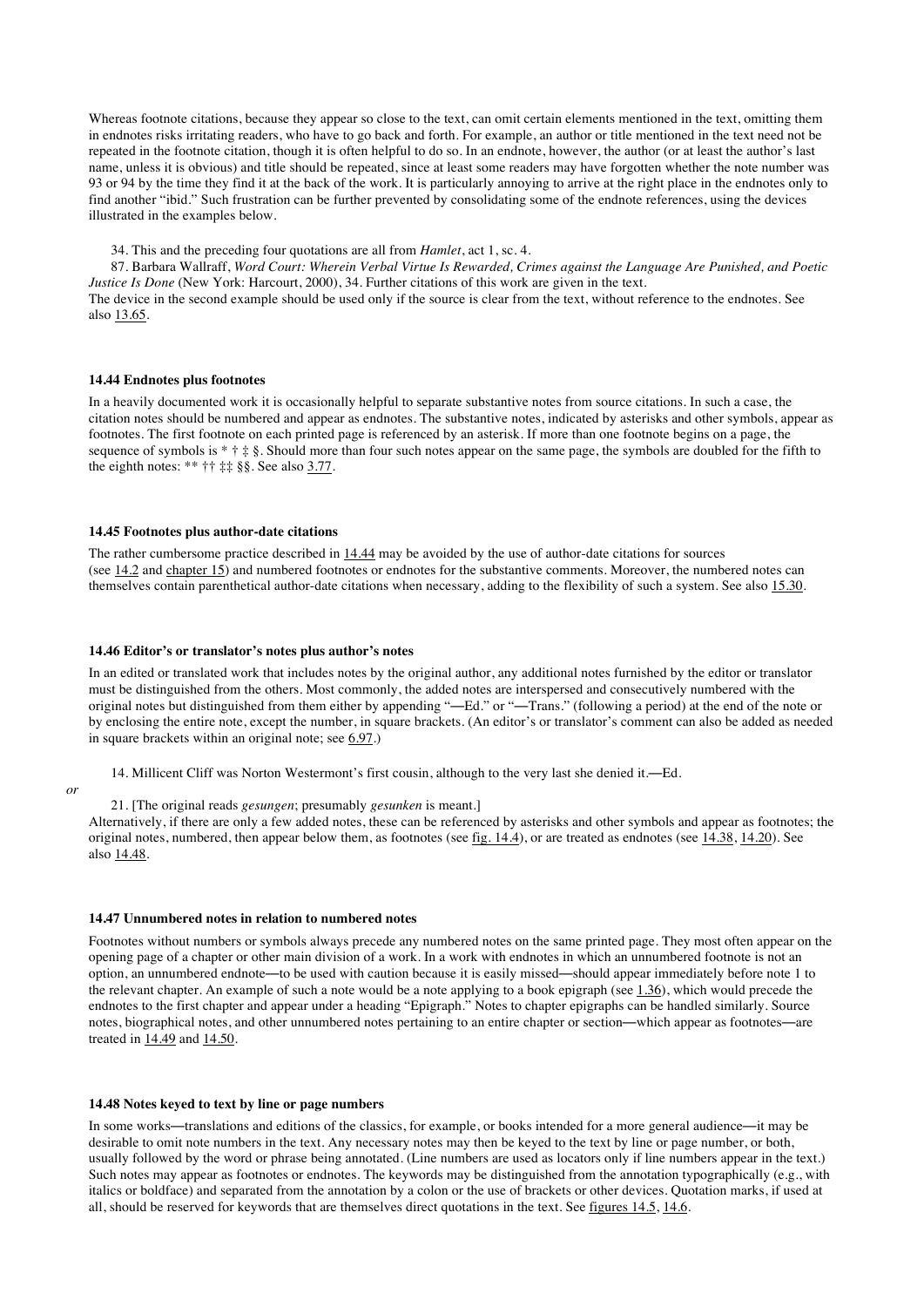## **14.49 Unnumbered source notes**

In anthologies and other collections of previously published material, or in largely new publications that contain one or more previously published chapters, the source of each reprinted piece may be given in an unnumbered footnote on the first printed page of the chapter, preceding any numbered footnotes. If the other notes are endnotes, the source note should remain a footnote, and it must do so if it carries a copyright notice. For material still in copyright, the note should include the original title, publisher or journal, publication date, page numbers or other locators, and—very important—mention of permission from the copyright owner to reprint. It may also include a copyright notice if requested. Some permissions grantors demand particular language in the source note. For exercising discretion versus acceding literally to the grantor's request, see 3.31, which deals with illustrations but applies equally to text. In many cases, wording can be adjusted for consistency as long as proper credit is given. The following examples show various acceptable forms. See also 4.98.

Reprinted with permission from Steven Shapin, *The Scientific Revolution* (Chicago: University of Chicago Press, 1996), 15–64. If an article or chapter is reprinted under a different title:

Originally published as "Manet in His Generation: The Face of Painting in the 1860s," *Critical Inquiry* 19, no. 1 (1992): 22–69, © 1992 by The University of Chicago. All rights reserved. Reprinted by permission. If an article or chapter has been revised:

Originally published in a slightly different form in *The Metropolis in Modern Life*, ed. Robert Moore Fisher (New York: Doubleday, 1955), 125–48. Reprinted by permission of the author and the publisher. If a work is in the public domain (such as government publications):

Reprinted from Ambler Thompson and Barry N. Taylor, *Guide for the Use of the International System of Units (SI)* (Gaithersburg, MD: National Institute of Standards and Technology, 2008), 38–39.

## **14.50 Unnumbered biographical notes and acknowledgments**

In journals or multiauthor works, a brief biographical note on the author or authors may appear as an unnumbered note on the first page of each article or chapter. Alternatively, some publications put such notes at the end of the article or chapter. Such identifying notes are unnecessary when the work includes a list of contributors with their affiliations. (See also  $1.62$ ,  $1.20$ .)

Alice Y. Kaplan teaches in the Department of Romance Studies at Duke University. She is the author of *Reproductions of Banality: Fascism, Literature, and French Intellectual Life* (1986); *Relevé des sources et citations dans "Bagatelles pour un massacre"* (1987); a memoir, *French Lessons* (1993); and *The Collaborator: The Trial and Execution of Robert Brasillach* (2000). Similarly, special acknowledgments may be given in an unnumbered note, sometimes appended to the biographical information.

The authors gratefully acknowledge the assistance of Janni R. Blazer of the Chain and Fob Archive in the preparation of this chapter. Michael Saler is assistant professor of history at the University of California, Davis. For their comments and assistance the author would like to thank T. W. Heyck, Norma Landau, D. L. LeMahieu, Fred Leventhal, Chun Li, Dianne Macleod, Peter Mandler, Paul Robinson, Peter Stansky, Meredith Veldman, Chris Waters, and the Mabel Macleod Lewis Memorial Foundation.

### **14.51 Avoiding overlong notes**

Lengthy, discursive notes—especially footnotes—should be reduced or integrated into the text (see  $14.39$ ). Notes presented as endnotes can generally accommodate lengthier commentary, but this should be limited in a judicious manner (see 14.40). Complicated tabular material, lists, and other entities not part of the text should be put in an appendix rather than in the footnotes (see 1.57). A parenthetical note in the text might read, for example, "For a list of institutions involved, see appendix A."

## **14.52 Several citations in one note**

The number of note references in a sentence or a paragraph can sometimes be reduced by grouping several citations in a single note. The citations are separated by semicolons and must appear in the same order as the text material (whether works, quotations, or whatever) to which they pertain. Take care to avoid any ambiguity as to what is documenting what.

Text:

Only when we gather the work of several scholars—Walter Sutton's explications of some of Whitman's shorter poems; Paul Fussell's careful study of structure in "Cradle"; S. K. Coffman's close readings of "Crossing Brooklyn Ferry" and "Passage to India"; and the attempts of Thomas I. Rountree and John Lovell, dealing with "Song of Myself" and "Passage to India," respectively, to elucidate the strategy in "indirection"—do we begin to get a sense of both the extent and the specificity of Whitman's forms.1 Note: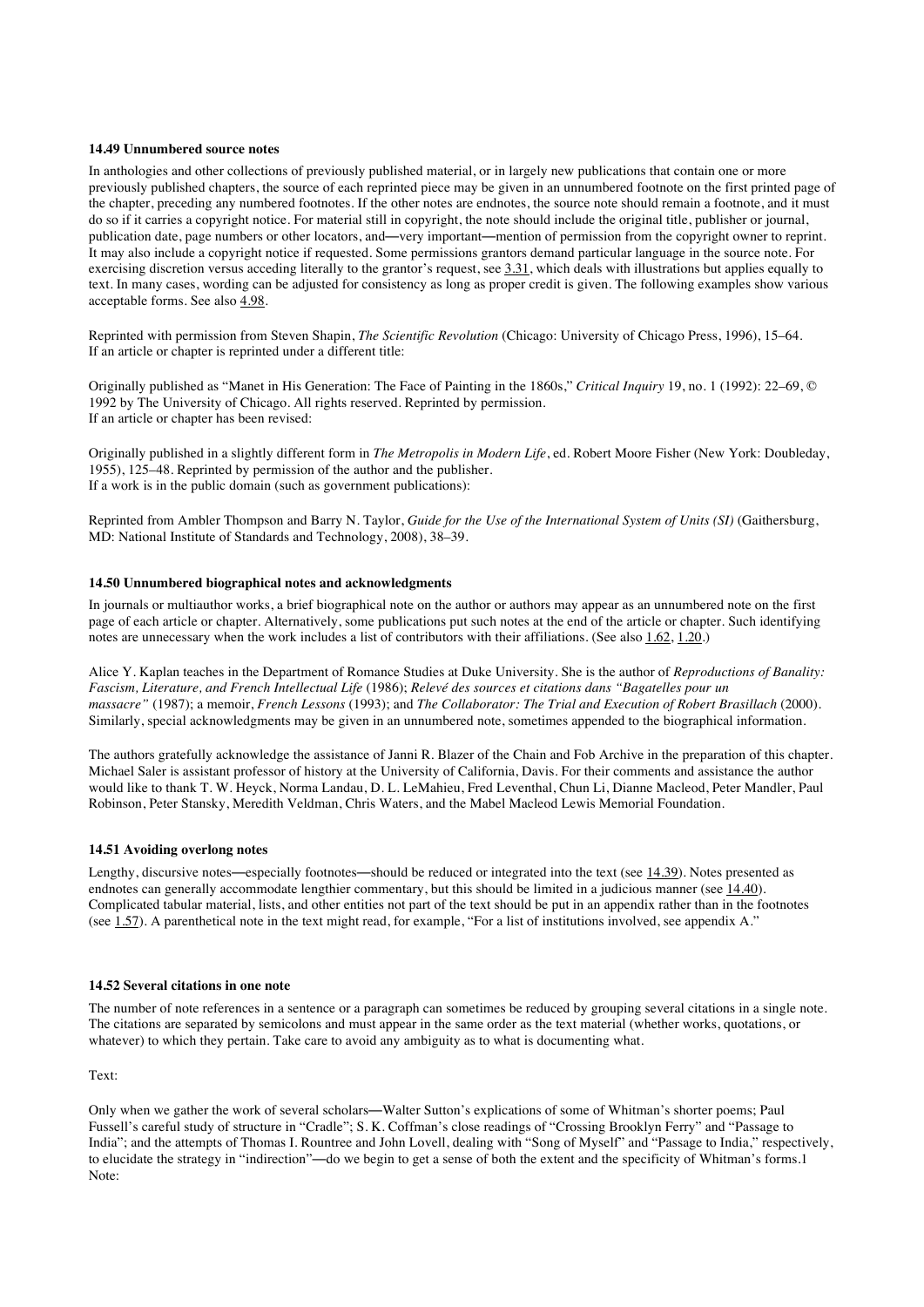1. Sutton, "The Analysis of Free Verse Form, Illustrated by a Reading of Whitman," *Journal of Aesthetics and Art Criticism* 18 (December 1959): 241–54; Fussell, "Whitman's Curious Warble: Reminiscence and Reconciliation," in *The Presence of Walt Whitman*, ed. R. W. B. Lewis (New York: Columbia University Press, 1962), 28–51; Coffman, " 'Crossing Brooklyn Ferry': A Note on the Catalog Technique in Whitman's Poetry," *Modern Philology* 51 (May 1954): 225–32; Coffman, "Form and Meaning in Whitman's 'Passage to India,' " *PMLA* 70 (June 1955): 337–49; Rountree, "Whitman's Indirect Expression and Its Application to 'Song of Myself,' " *PMLA* 73 (December 1958): 549–55; and Lovell, "Appreciating Whitman: 'Passage to India,' " *Modern Language Quarterly* 21 (June 1960): 131–41.

In the example above, authors' given names are omitted in the note because they appear in the text. For inclusion of names in endnotes versus footnotes, see 14.43.

## **14.53 Parenthetical text references**

Another way to reduce the number of notes is to cite sources (usually in parentheses) in the text. A combination of *Ibid.* and page numbers for subsequent citations of the same source may be dealt with in the same way—that is, cited in the text rather than in notes (see  $\underline{14.29}$ ). For discussion and examples, see  $\underline{13.62-70}$ .

### **14.54 Abbreviations for frequently cited works**

A frequently mentioned work may be cited either parenthetically in text or in subsequent notes by means of an abbreviation, with full citation provided in a note at first mention. (This practice is more helpful with footnotes than with endnotes.) See also 13.65, 14.55, 14.24–31.

2. François Furet, *The Passing of an Illusion: The Idea of Communism in the Twentieth Century*, trans. Deborah Furet (Chicago: University of Chicago Press, 1999), 368 (hereafter cited in text as *PI*).

(Subsequent text references) "In this sense, the Second World War completed what the First had begun—the domination of the great political religions over European public opinion," Furet points out (*PI*, 360). But he goes on to argue . . . An abbreviation differs from a short title (see  $14.28$ ) in that words may be abbreviated and the word order changed.

3. Nathaniel B. Shurtleff, ed., *Records of the Governor and Company of the Massachusetts Bay in New England (1628–86)*, 5 vols. (Boston, 1853–54), 1:126 (hereafter cited as *Mass. Records*). 4. *Mass. Records*, 2:330.

#### **14.55 List of abbreviations**

Where many abbreviations of titles, manuscript collections, personal names, or other entities are used in a work—say, ten or more they are best listed alphabetically in a separate section. In a book, the list may appear in the front matter (if footnotes are used) or in the end matter preceding the endnotes (if these are used). It is usually headed "Abbreviations" and should be included in the table of contents (see  $1.4$ ,  $1.43$ ). Where only a few abbreviations are used, these are occasionally listed as the first section of the endnotes (see fig. 14.7) or at the head of the bibliography. Titles that are italicized in the notes or bibliography should be italicized in their abbreviated form in the list of abbreviations and elsewhere.

#### **14.56 Relationship of bibliographies to notes**

Although not all annotated works require a bibliography, since full details can be given in the notes, an alphabetical bibliography serves a number of purposes. Specifically, a full biography that includes all the sources cited in the text, in addition to providing an overview of the sources and therefore an indication of the scope of an author's research, can serve as a convenient key to shortened forms of the notes (see 14.14, 14.24). In electronic publications, a full bibliography can significantly streamline the process of creating links to works cited and, in turn, can enable publishers of those cited works to identify and create "cited by" links.

Biblio - extra details

#### **14.59 Kinds of bibliographies**

Though Chicago generally recommends a full bibliography for book-length works, any of the bibliography categories listed here may be suited to a particular type of work. (For reference lists, a form of bibliography adapted to the author-date system, see 15.10–16.)

1. **Full bibliography.** A full bibliography includes all works cited, whether in text or in notes, other than personal communications (see 14.222). Some particularly relevant works the author has consulted may also be listed, even if not mentioned in the text. The usual heading is Bibliography, though Works Cited or Literature Cited may be used if no additional works are included.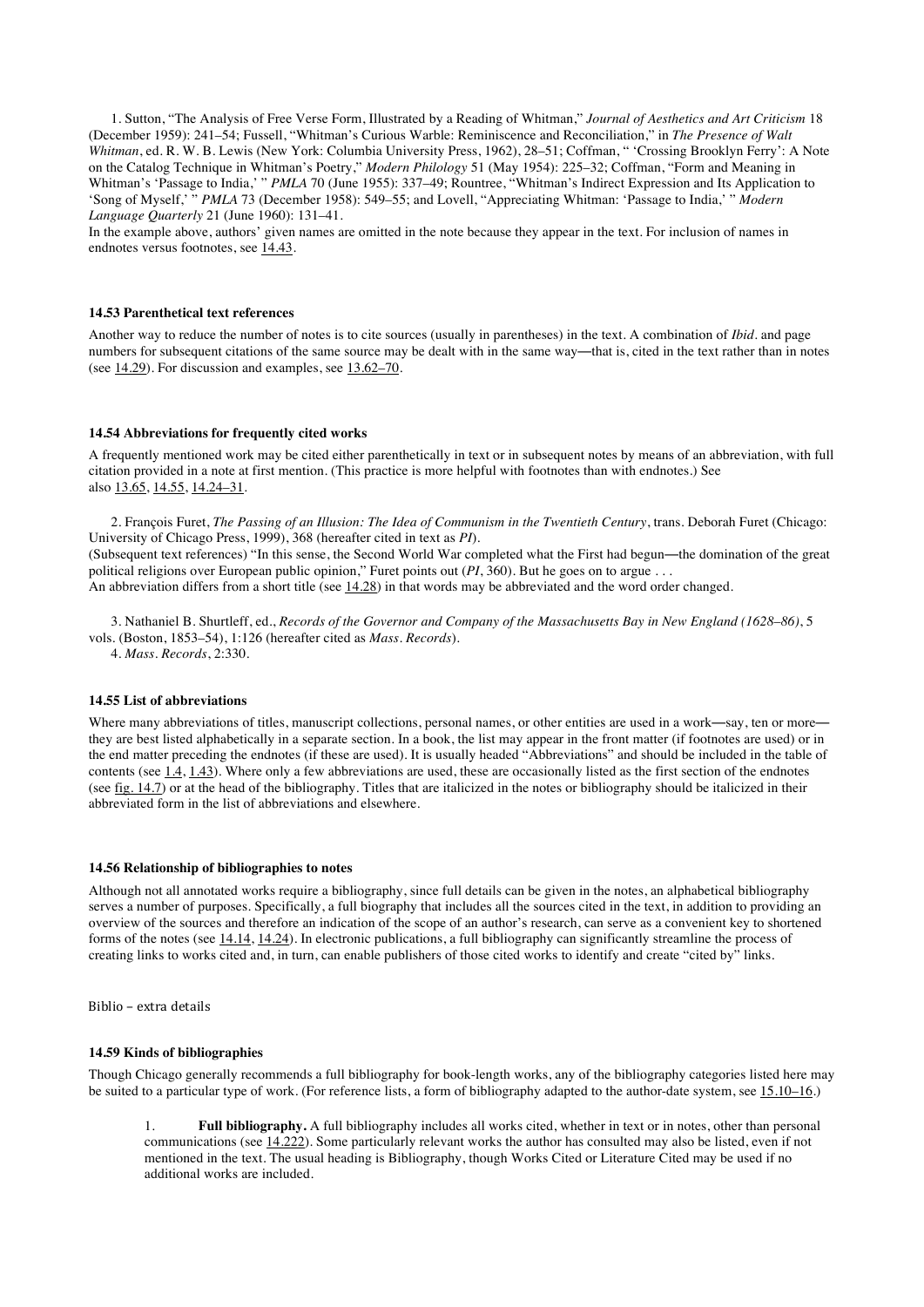2. **Selected bibliography.** If, for whatever reason, the author does not wish to list all works cited, the title must so indicate: either Selected Bibliography or (less frequently) Select Bibliography may be used or, if the list is quite short, Suggested Readings or Further Readings. A headnote should explain the principles of selection. See figure 14.9.

3. **Annotated bibliography.** Generally more convenient for readers than a bibliographic essay (see next item) is an annotated bibliography. Annotations may simply follow the publication details (sometimes in brackets if only a few entries are annotated) or may start a new line, often with a paragraph indention. See figure 14.10.

4. **Bibliographic essay.** Less formal than an annotated bibliography is a bibliographic essay, in which the author treats the literature discursively. Since works are not alphabetized, subject divisions may freely be made (see 14.58). Such an essay may be particularly suited to certain types of archival sources that do not easily lend themselves to an alphabetical list. It may be included in addition to a bibliography, in which case it should come first. If works discussed in the essay are listed in the bibliography, they may be given in shortened form (as in notes). If there is no bibliography, the essay must include full facts of publication, whether or not the titles also appear in the notes. For an illustration, see figure 14.11.

5. **List of works by one author.** A list of works by one author, usually titled Published Works [of So-and-So] or Writings [of So-and-So], is most often arranged chronologically. If several titles are listed for each year, the dates may appear as subheads.

## **14.69 Elements to include when citing a book**

A full reference must include enough information to enable an interested reader to locate the book. Most references contain at least some information not strictly needed for that purpose but potentially helpful nonetheless. The elements listed below are included, where applicable, in full documentary notes and bibliography entries. The order in which they appear will vary slightly according to type of book, and certain elements are sometimes omitted; such variation will be noted and illustrated in the course of this chapter.

1. Author: full name of author(s) or editor(s) or, if no author or editor is listed, name of institution standing in their place

2. Title: full title of the book, including subtitle if there is one

3. Editor, compiler, or translator, if any, if listed on title page in addition to author

4. Edition, if not the first<br>5. Volume: total number

5. Volume: total number of volumes if multivolume work is referred to as a whole; individual number if single volume of multivolume work is cited, and title of individual volume if applicable

6. Series title if applicable, and volume number within series if series is numbered

7. Facts of publication: city, publisher, and date<br>8. Page number or numbers if applicable

8. Page number or numbers if applicable<br>9 For electronic books consulted online

9. For electronic books consulted online, a URL or DOI, or, for other types of electronic books, an indication of the medium consulted (e.g., DVD, CD-ROM)

## **14.79 Anonymous works—unknown authorship**

If the author or editor is unknown, the note or bibliography entry should normally begin with the title. An initial article is ignored in alphabetizing.

8. *A True and Sincere Declaration of the Purpose and Ends of the Plantation Begun in Virginia, of the Degrees Which It Hath Received, and Means by Which It Hath Been Advanced* (London, 1610).

9. *Stanze in lode della donna brutta* (Florence, 1547).

*Stanze in lode della donna brutta*. Florence, 1547.

*A True and Sincere Declaration of the Purpose and Ends of the Plantation Begun in Virginia, of the Degrees Which It Hath Received, and Means by Which It Hath Been Advanced*. London, 1610.

Although the use of *Anonymous* is generally to be avoided, it may stand in place of the author's name in a bibliography in which several anonymous works need to be grouped. In such an instance,*Anonymous* or *Anon.* (set in roman) appears at the first entry, and 3-em dashes (see 14.64) are used thereafter. (The dashes do not necessarily imply the same anonymous author.)

Anonymous. *Stanze in lode della donna brutta*. Florence, 1547. ———. *A True and Sincere Declaration of the Purpose and Ends of the Plantation Begun in Virginia, . . .* 1610.

#### **14.80 Anonymous works—known authorship**

If the authorship is known or guessed at but was omitted on the title page, the name is included in brackets.

10. [Samuel Horsley], *On the Prosodies of the Greek and Latin Languages* (London, 1796).

11. [Ebenezer Cook?], *Sotweed Redivivus; or, The Planter's Looking-Glass*, by "E. C.Gent" (Annapolis, 1730).

[Cook, Ebenezer?]. *Sotweed Redivivus; or, The Planter's Looking-Glass*. By "E. C. Gent." Annapolis, 1730.

[Horsley, Samuel]. *On the Prosodies of the Greek and Latin Languages*. London, 1796.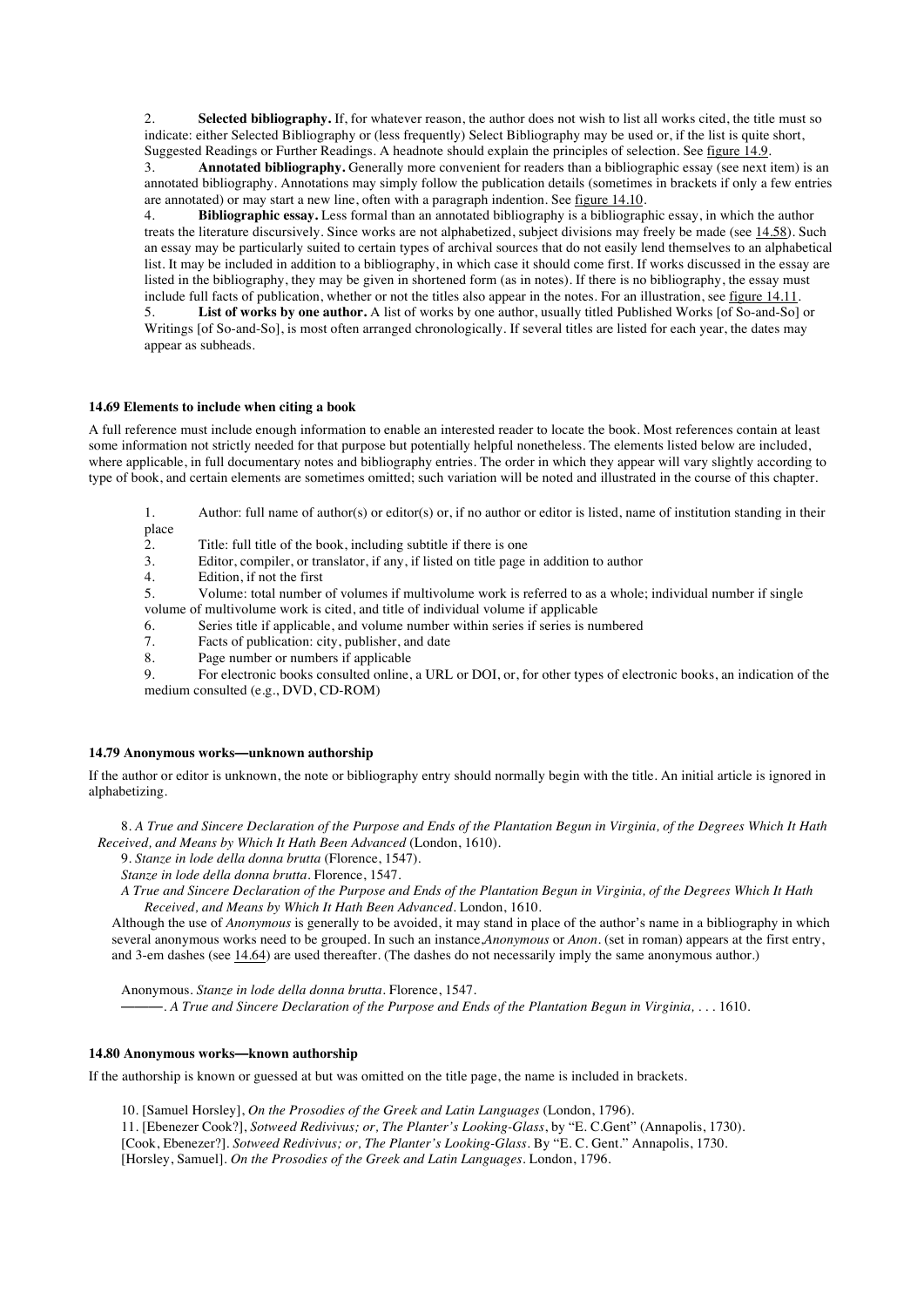### **14.81 Pseudonyms—unknown authorship**

If an author's real name is not known, *pseud.* (roman, in brackets) may follow the name. (In a text citation, *pseud.* is omitted.)

Centinel [pseud.]. Letters. In *The Complete Anti-Federalist*, edited by Herbert J. Storing. Chicago: University of Chicago Press, 1981.

#### **14.82 Pseudonyms—known authorship**

A widely used pseudonym is generally treated as if it were the author's real name.

Eliot, George. *Middlemarch*. Norton Critical Editions. New York: Norton, 1977. Twain, Mark. *The Prince and the Pauper: A Tale for Young People of All Ages*. New York: Harper & Brothers, 1899. The real name, if of interest to readers, may follow the pseudonym in brackets. See also 14.84.

Le Carré, John [David John Moore Cornwell]. *The Quest for Karla*. New York: Knopf, 1982. Stendhal [Marie-Henri Beyle]. *The Charterhouse of Parma*. Trans. C. K. Scott-Moncrieff. New York: Boni and Liveright, 1925.

#### **14.83 Pseudonyms rarely used**

If the author's real name is better known than the pseudonym, the real name should be used. If needed, the pseudonym may be included in brackets, followed by *pseud.*

Brontë, Charlotte. *Jane Eyre*. London, 1847. *or*

Brontë, Charlotte [Currer Bell, pseud.]. *Jane Eyre*. London, 1847.

## **14.87 Editor in place of author**

When no author appears on the title page, a work is listed by the name(s) of the editor(s), compiler(s), or translator(s). In full note citations and in bibliographies, the abbreviation *ed.* or *eds.*, *comp.* or*comps.*, or *trans.* follows the name, preceded by a comma. In shortened note citations and text citations, the abbreviation is omitted.

- 3. Glenn Young, ed., *The Best American Short Plays, 2002–2003* (New York: Applause, 2007), 94.
- 4. Theodore Silverstein, trans., *Sir Gawain and the Green Knight* (Chicago: University of Chicago Press, 1974), 34.
- 5. Young, *Best American Short Plays*, 97–98; Silverstein, *Sir Gawain*, 38.

Silverstein, Theodore, trans. *Sir Gawain and the Green Knight*. Chicago: University of Chicago Press, 1974.

Young, Glenn, ed. *The Best American Short Plays, 2002–2003*. New York: Applause, 2007.

On the other hand, certain well-known reference works may be listed by title rather than by editor

### **14.88 Editor or translator in addition to author**

The edited, compiled, or translated work of one author is normally listed with the author's name appearing first and the name(s) of the editor(s), compiler(s), or translator(s) appearing after the title, preceded by *edited by* or *ed.*, *compiled by* or *comp.*, or *translated by* or *trans.* Note that the plural forms *eds.* and *comps.* are never used in this position. Note also that *edited by* and the like are usually spelled out in bibliographies but abbreviated in notes. If a translator as well as an editor is listed, the names should appear in the same order as on the title page of the original. When the title page carries such phrases as "Edited with an Introduction and Notes by" or "Translated with a Foreword by," the bibliographic or note reference can usually be simplified to "Edited by" or "Translated by." See also 14.78, 14.112, 14.109.

6. Yves Bonnefoy, *New and Selected Poems*, ed. John Naughton and Anthony Rudolf (Chicago: University of Chicago Press, 1995).

7. Rigoberta Menchú, *Crossing Borders*, trans. and ed. Ann Wright (New York: Verso, 1999).

8. *Four Farces by Georges Feydeau*, trans. Norman R. Shapiro (Chicago: University of Chicago Press, 1970).

10. Theodor W. Adorno and Walter Benjamin, *The Complete Correspondence, 1928–1940*, ed. Henri Lonitz, trans. Nicholas Walker (Cambridge, MA: Harvard University Press, 1999).

Adorno, Theodor W., and Walter Benjamin. *The Complete Correspondence, 1928–1940*. Edited by Henri Lonitz. Translated by Nicholas Walker. Cambridge, MA: Harvard University Press, 1999.

Bonnefoy, Yves. *New and Selected Poems*. Edited by John Naughton and Anthony Rudolf. Chicago: University of Chicago Press, 1995.

Feydeau, Georges. *Four Farces by Georges Feydeau*. Translated by Norman R. Shapiro. Chicago: University of Chicago Press, 1970.

Menchú, Rigoberta. *Crossing Borders*. Translated and edited by Ann Wright. New York: Verso, 1999.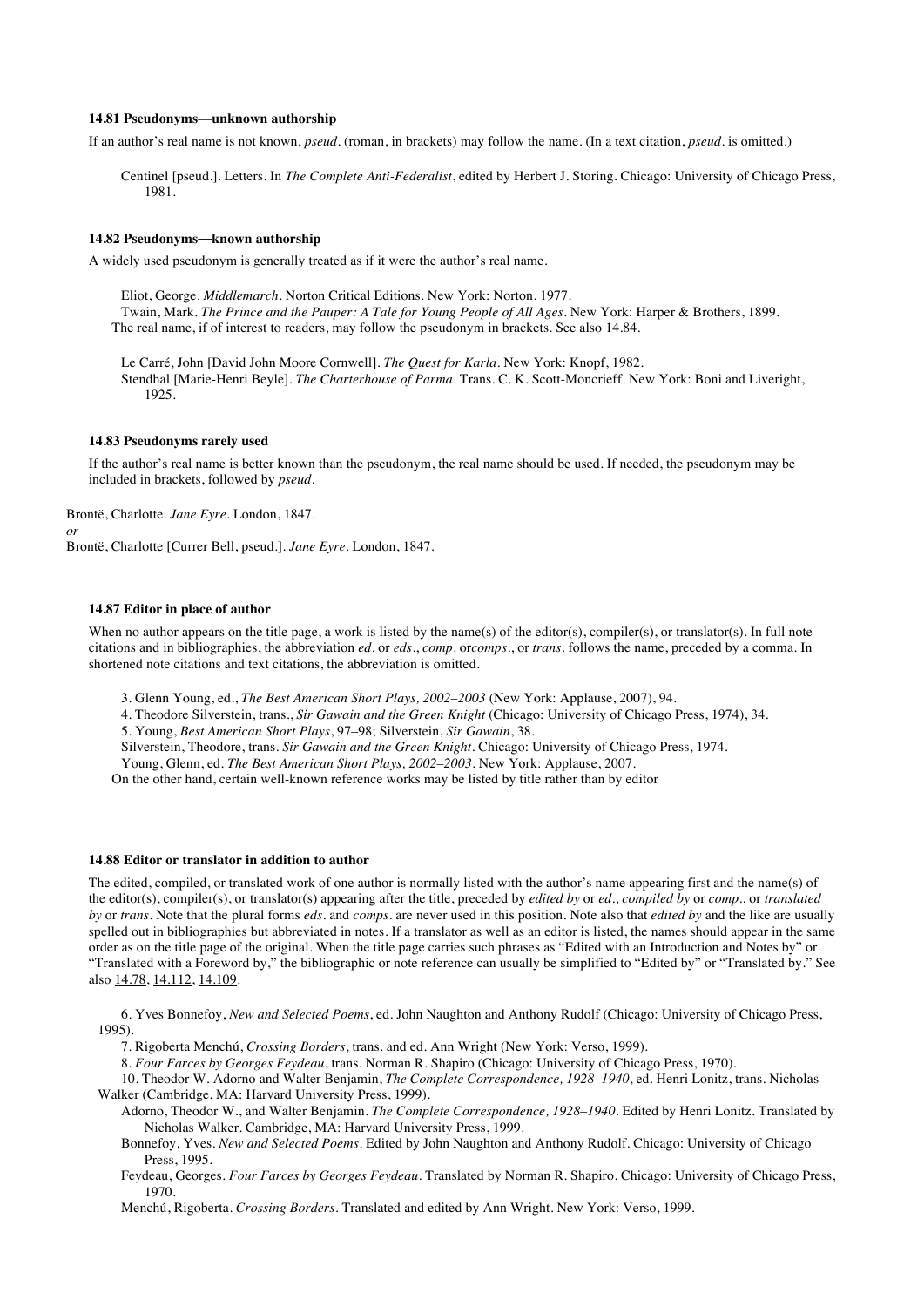#### **14.92 Organization as author**

If a publication issued by an organization, association, or corporation carries no personal author's name on the title page, the organization is listed as author in a bibliography, even if it is also given as publisher. (But cf. 14.79.)

University of Chicago Press. *The Chicago Manual of Style*. 16th ed. Chicago: University of Chicago Press, 2010. World Health Organization. *WHO Editorial Style Manual*. Geneva: World Health Organization, 1993.

## **14.105 Question marks or exclamation points in book titles**

When a main title ends with a question mark or an exclamation point, no colon is added before any subtitle. When the question mark or exclamation point is within quotation marks, however, retain a colon before the subtitle (see third example below). Any punctuation other than a period required by the surrounding text, note, or bibliography entry should be retained (see fourth, fifth, and sixth examples). This slight departure from Chicago's former usage recognizes the syntactical independence of a title within a phrase or sentence (see 6.119).

1. Yogi Berra, *What Time Is It? You Mean Now? Advice for Life from the Zennest Master of Them All*, with Dave Kaplan (New York: Simon & Schuster, 2002), 63.

2. Alison Oram, *Her Husband Was a Woman! Women's Gender-Crossing and British Popular Culture* (London: Routledge, 2007), 183.

3. Edward Buscombe, *"Injuns!": Native Americans in the Movies* (London: Reaktion, 2006), 12.

14. Buscombe, *"Injuns!*,*"* 114–15.

44. Berra, *What Time Is It?*, 55–56.

66. Oram, *Her Husband Was a Woman!*, 184.

When a title ending with a question mark or an exclamation mark would normally be followed by a period, the period is omitted; see 6.118.

Hornby, Nick. *Vous descendez?* Translated by Nicolas Richard. Paris: Plon, 2005.

#### **14.118 Editions other than the first**

When an edition other than the first is used or cited, the number or description of the edition follows the title in the listing. An edition number usually appears on the title page and is repeated, along with the date of the edition, on the copyright page. Such wording as *Second Edition, Revised and Enlarged* is abbreviated in notes and bibliographies simply as *2nd ed.*; *Revised Edition* (with no number) is abbreviated as *rev. ed.* Other terms are similarly abbreviated. Any volume number mentioned follows the edition number. For the use of the word *edition* and Chicago's preferences, see 1.26. For inclusion of the original date of an older work cited in a modern edition, see 14.119.

1. Karen V. Harper-Dorton and Martin Herbert, *Working with Children, Adolescents, and Their Families*, 3rd ed. (Chicago: Lyceum Books, 2002), 43.

2. Florence Babb, *Between Field and Cooking Pot: The Political Economy of Marketwomen in Peru*, rev. ed. (Austin: University of Texas Press, 1989), 199.

3. Elizabeth Barrett Browning, *Aurora Leigh: Authoritative Text, Backgrounds and Contexts, Criticism*, ed. Margaret Reynolds, Norton Critical Editions (New York: Norton, 1996). All subsequent citations refer to this edition.

Strunk, William, Jr., and E. B. White. *The Elements of Style*. 4th ed. New York: Allyn and Bacon, 2000.

#### **14.119 Reprint editions and modern editions**

Books may be reissued in paperback by the original publisher or in paper or hardcover by another company. In bibliographic listings, if the original publication details—particularly the date—are relevant, include them. If page numbers are mentioned, give the date of the edition cited unless pagination is the same. The availability of a paperback or an electronic version (see 14.166), the addition of new material, or other such matters can be added as needed. Modern editions of Greek, Latin, and medieval classics are discussed in 14.256–66; modern editions of English classics in14.267–68; online editions of books in 14.166–69.

22. Ernest Gowers, *The Complete Plain Words*, 3rd ed. (London: H.M. Stationery Office, 1986; Harmondsworth, UK: Penguin Books, 1987), 26. Citations refer to the Penguin edition.

23. Jacques Barzun, *Simple and Direct: A Rhetoric for Writers*, rev. ed. (1985; repr., Chicago: University of Chicago Press, 1994), 152–53.

- Bernhardt, Peter. *The Rose's Kiss: A Natural History of Flowers*. Chicago: University of Chicago Press, 2002. First published 1999 by Island Press.
- Emerson, Ralph Waldo. *Nature*. 1836. Facsimile of the first edition, with an introduction by Jaroslav Pelikan. Boston: Beacon, 1985.
- Fitzgerald, F. Scott. *The Great Gatsby*. New York: Scribner, 1925. Reprinted with preface and notes by Matthew J. Bruccoli. New York: Collier Books, 1992. Page references are to the 1992 edition.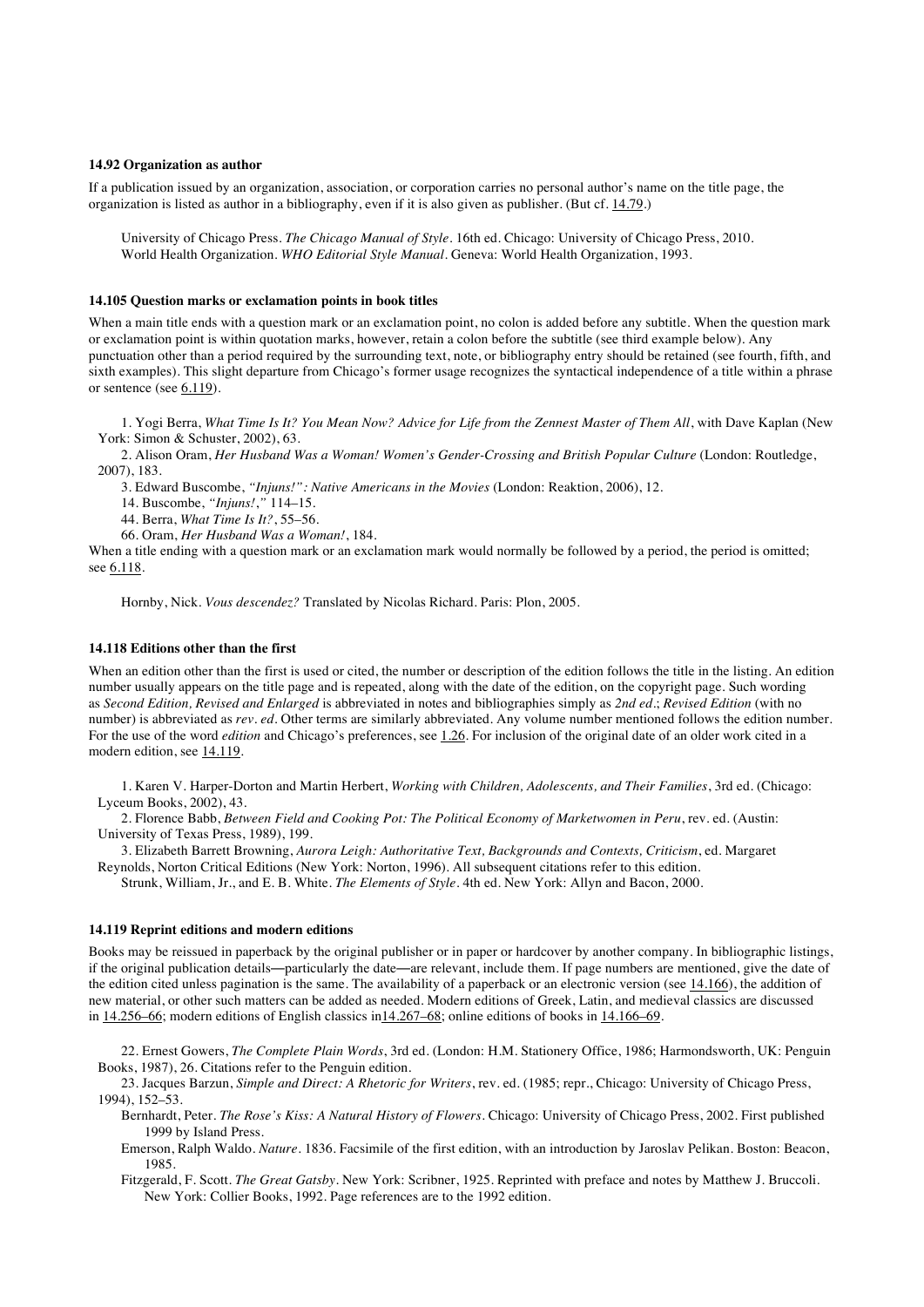National Reconnaissance Office. *The KH-4B Camera System*. Washington, DC: National Photographic Interpretation Center, 1967. Now declassified and also available online, http://www.fas.org/irp/imint/docs/kh-4\_camera\_system.htm. Schweitzer, Albert. *J. S. Bach*. Translated by Ernest Newman. 2 vols. 1911. Reprint, New York: Dover, 1966.

## **14.128 Series titles, numbers, and editors**

Including a series title in a citation often helps readers decide whether to pursue a reference. But if books belonging to a series can be located without the series title, it may be omitted to save space (especially in a footnote). If the series title is included, it is capitalized headline-style, but it is neither italicized nor put in quotation marks or parentheses. The series editor is usually omitted, but see14.129, 14.130. Some series are numbered; many are not. The number (if any) follows the series title with no intervening comma unless *vol.* or *no.* is used. These abbreviations may be omitted, however, unless both are needed in a single reference (see last example below), or unless a series editor or other notation intervenes (see 14.130, third example). For a foreign-language series, use sentence style (see 11.3 and third example below).

1. Gershon David Hundert, *The Jews in a Polish Private Town: The Case of Opatów in the Eighteenth Century*, Johns Hopkins Jewish Studies (Baltimore: Johns Hopkins University Press, 1992).

Fowler, Melvin L. *The Cahokia Atlas: A Historical Atlas of Cahokia Archaeology*. Studies in Illinois Archaeology 6. Springfield: Illinois Historic Preservation Agency, 1989.

Grenier, Roger. *Les larmes d'Ulysse*. Collection l'un et l'autre. Paris: Gallimard, 1998.

Wauchope, Robert. *A Tentative Sequence of Pre-Classic Ceramics in Middle America*. Middle American Research Records, vol. 1, no. 14. New Orleans, LA: Tulane University, 1950.

## **14.129 Series editor**

The name of the series editor is usually omitted. When included, it follows the series title.

Howell, Martha C. *The Marriage Exchange: Property, Social Place, and Gender in Cities of the Low Countries, 1300–1550*. Women in Culture and Society, edited by Catharine R. Stimpson. Chicago: University of Chicago Press, 1998.

#### **14.134 Place and date only, for books published before 1900**

For books published before 1900, it is acceptable to omit publishers' names and to include only the place and date of publication. A comma, not a colon, follows the place. See also 14.138, 14.143.

2. Oliver Goldsmith, *The Vicar of Wakefield* (Salisbury, 1766). Cervantes Saavedra, Miguel de. *El ingenioso hidalgo Don Quixote de la Mancha*. 2 vols. Madrid, 1605–15.

#### **14.135 Place—city**

The place to be included is the one that usually appears on the title page but sometimes on the copyright page of the book cited—the city where the publisher's main editorial offices are located. Where two or more cities are given ("Chicago and London," for example, appears on the title page of the print edition of this manual), only the first is normally included in the documentation.

Berkeley: University of California Press Los Angeles: J. Paul Getty Trust Publications New York: Macmillan New York: Oxford University Press Oxford: Clarendon Press

## **14.144 Parent companies, imprints, and such**

When a parent company's name appears on the title page in addition to the publisher's name or imprint, only the latter need be used in a bibliographical listing (but see 14.146). For example, the title page of a 1995 edition of *Old New York: Four Novellas*, by Edith Wharton, bears the imprint "Scribner Paperback Fiction"; below that appears "Published by Simon & Schuster." (The cities listed are New York, London, Toronto, and Sydney.) The spine carries "Scribner Paperback Fiction" (but not Simon & Schuster). The copyright page gives an address for Simon & Schuster and further explains that (for the time being) Scribner Paperback Fiction is a trademark of Macmillan Library Reference USA. Such complex arrangements are common in book publishing. Cite the work as follows:

Wharton, Edith. *Old New York: Four Novellas*. New York: Scribner Paperback Fiction, 1995. If it is not clear which name to list, check with one of the catalogs listed in 14.139 to see which publisher is listed there, being careful to find the entry in the catalog that matches the facts of publication for the item in question. If this is not possible, or if it remains unclear which name to list, include both, separated by a slash (/) with a space on either side.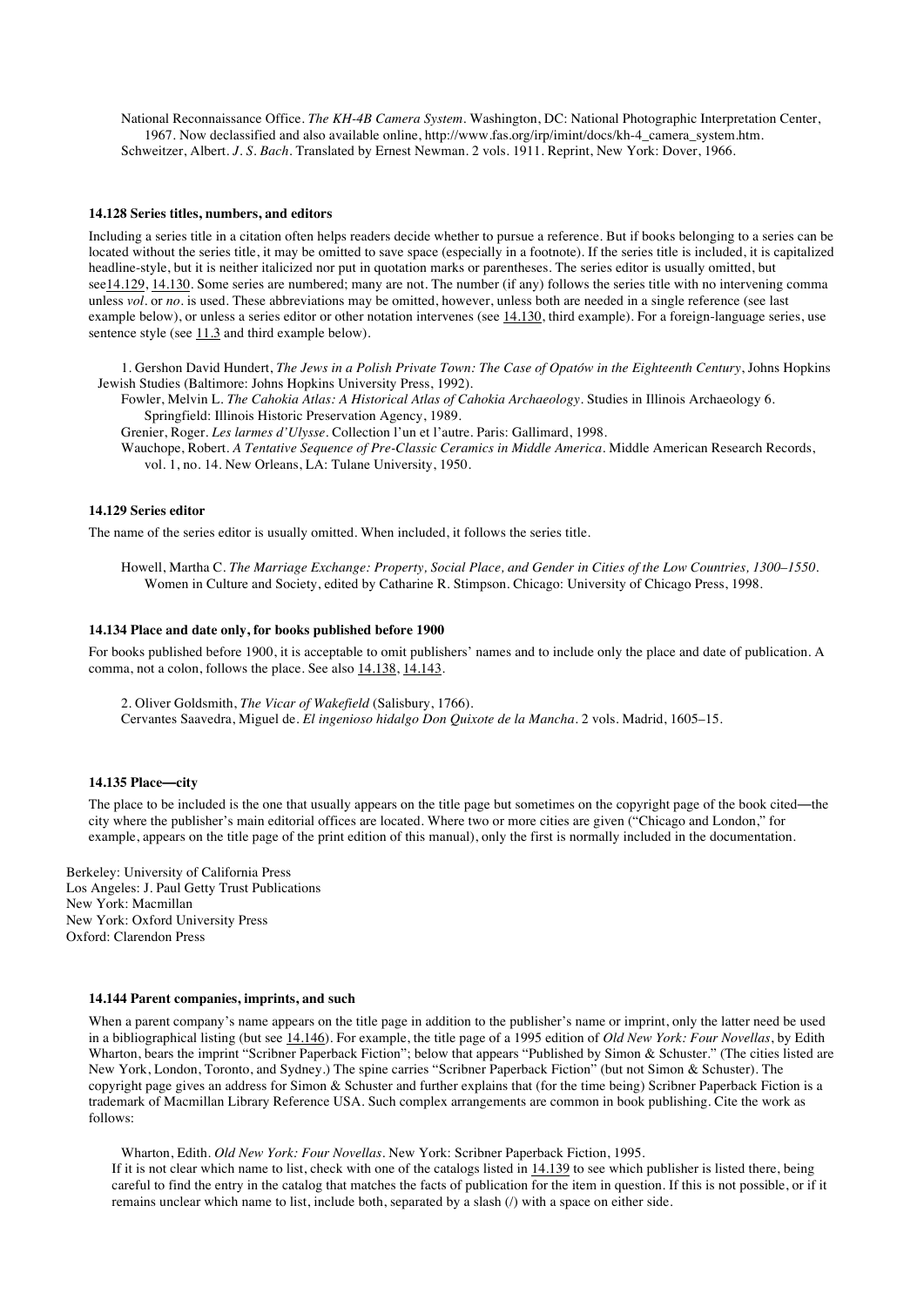### **14.152 "No date"**

When the publication date of a printed work cannot be ascertained, the abbreviation *n.d.* takes the place of the year in the publication details. A guessed-at date may either be substituted (in brackets) or added. See also 14.138.

#### Boston, n.d.

Edinburgh, [1750?] *or* Edinburgh, n.d., ca. 1750

A work for which no publisher, place, or date can be determined or reasonably guessed at should be included in a bibliography only if accompanied by the location where a copy can be found (e.g., "Two copies in the Special Collections Department of the University of Chicago Library").

### **14.160 Page and chapter numbers**

Page numbers, needed for specific references in notes and parenthetical text citations, are usually unnecessary in bibliographies except when the piece cited is a part within a whole (see 14.111–17) or a journal article (see 14.183). If the chapter or other section number is given, page numbers may be omitted. The total page count of a book is not included in documentation. (Total page counts do, however, appear in headings to book reviews, catalog entries, and elsewhere. For book review headings, see 1.92.)

14. Claire Kehrwald Cook, "Mismanaged Numbers and References," in *Line by Line: How to Edit Your Own Writing* (Boston: Houghton Mifflin, 1985), 75–107.

15. Nuala O'Faolain, *Are You Somebody? The Accidental Memoir of a Dublin Woman* (New York: Holt, 1996), chap. 17.

## **14.164 Citing numbered notes**

Notes are cited with the abbreviation *n* or *nn*. The usage recommended here is also used for indexes (see 16.111, 16.112, 16.113). If the note cited is the only footnote on a particular page or is an unnumbered footnote, the page number is followed by *n* alone.

45. Anthony Grafton, *The Footnote: A Curious History* (Cambridge, MA: Harvard University Press, 1997), 72n, 80n. If there are other notes on the same page as the note cited, a number must be added. In this case the page number is followed by *n* or (if two or more consecutive notes are cited) *nn*, followed by the note number (or numbers or, in rare cases, an asterisk or other symbol). No intervening space or punctuation is required.

46. Dwight Bolinger, *Language: The Loaded Weapon* (London: Longman, 1980), 192n23, 192n30, 199n14, 201nn16–17.

47. Richard Rorty, *Philosophical Papers* (New York: Cambridge University Press, 1991), 1:15n29.

#### **14.166 Books downloaded from a library or bookseller**

The majority of electronically published books offered for download from a library or bookseller will have a printed counterpart. Because of the potential for differences, however, authors must indicate that they have consulted a format other than print. This indication should be the *last* part of a full citation that follows the recommendations for citing printed books as detailed throughout this section. See also  $14.4-13$ .

Austen, Jane. *Pride and Prejudice*. New York: Penguin Classics, 2007. Kindle edition.

Austen, Jane. *Pride and Prejudice*. New York: Penguin Classics, 2008. PDF e-book.

Austen, Jane. *Pride and Prejudice*. New York: Penguin Classics, 2008. Microsoft Reader e-book.

Austen, Jane. *Pride and Prejudice*. New York: Penguin Classics, 2008. Palm e-book.

The printed counterpart to the Penguin Classics e-book offerings would be cited as follows (note the different publication date):

Austen, Jane. *Pride and Prejudice*. New York: Penguin Classics, 2003.

Each of the Penguin Classics editions (as the books' documentation makes clear) is based on the 1813 edition published by T. Egerton. Though such information is optional, it may be included as follows (see 14.119):

Austen, Jane. *Pride and Prejudice*. London: T. Egerton, 1813. Reprint, New York: Penguin Classics, 2008. PDF e-book. Note that electronic formats do not always carry stable page numbers (e.g., pagination may depend on text size), a factor that potentially limits their suitability as sources. In lieu of a page number, include an indication of chapter or section or other locator. See also 14.17.

1. Jane Austen, *Pride and Prejudice* (New York: Penguin Classics, 2008), Microsoft Reader e-book, chap. 23. 14. Austen, *Pride and Prejudice*, chap. 24.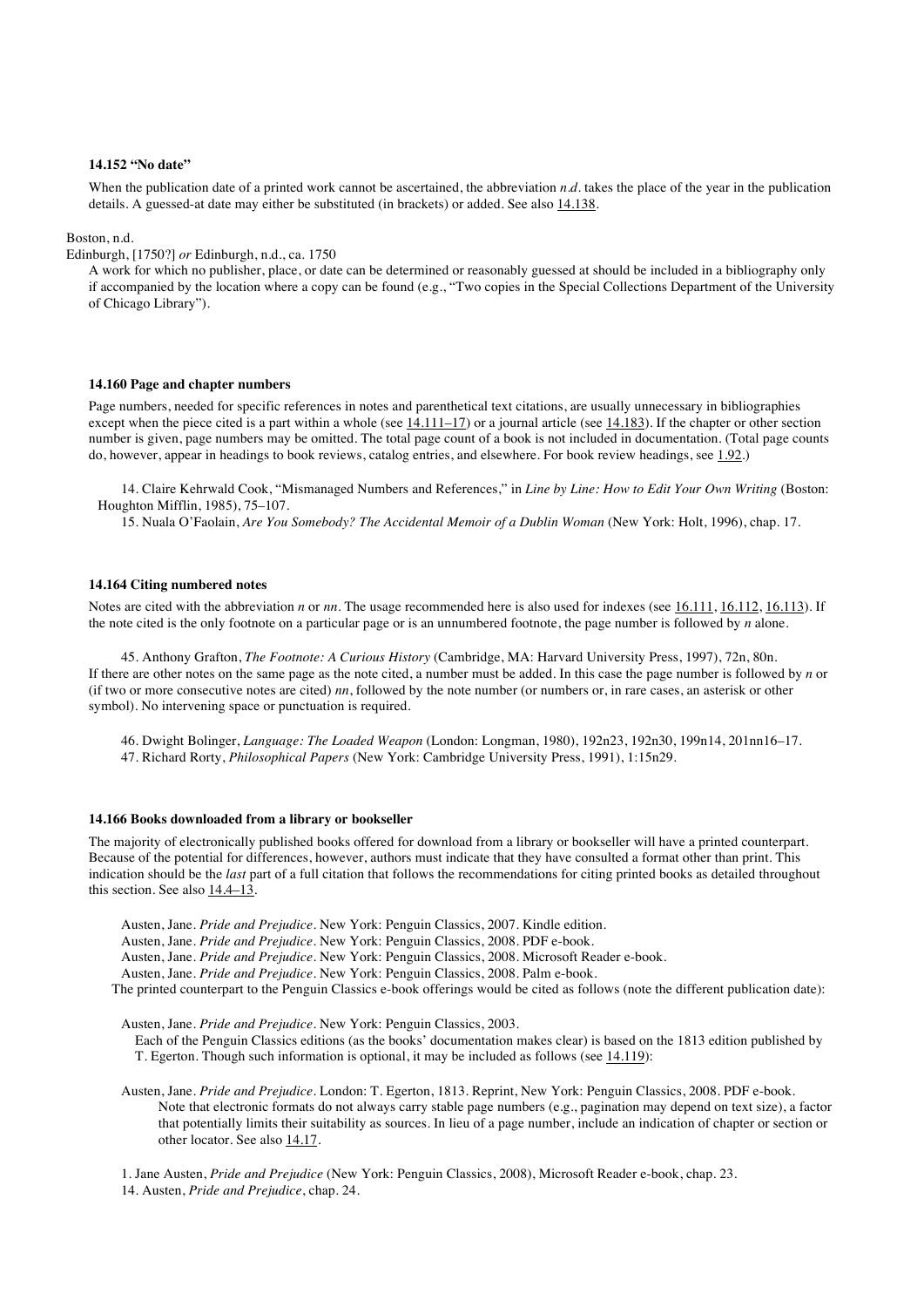## **14.167 Books consulted online**

When citing the online version of a book, include the URL—or, if available, DOI—as part of the citation (see 14.5, 14.6). The URL or DOI should be the *last* part of a full citation based on the principles outlined throughout this section on citing books. Note the reference to section headings in lieu of page numbers in notes 2 and 4 (see 14.17).

1. Elliot Antokoletz, *Musical Symbolism in the Operas of Debussy and Bartok* (New York: Oxford University Press, 2008), doi:10.1093/acprof:oso/9780195365825.001.0001.

2. Joseph Sirosh, Risto Miikkulainen, and James A. Bednar, "Self-Organization of Orientation Maps, Lateral Connections, and Dynamic Receptive Fields in the Primary Visual Cortex," in *Lateral Interactions in the Cortex: Structure and Function*, ed. Joseph Sirosh, Risto Miikkulainen, and Yoonsuck Choe (Austin, TX: UTCS Neural Networks Research Group, 1996), under "Dynamic Receptive Fields," http://nn.cs.utexas.edu/web-pubs/htmlbook96/.

3. Antokoletz, *Musical Symbolism*.

4. Sirosh, Miikkulainen, and Bednar, "Self-Organization of Orientation Maps," under "Conclusion."

Antokoletz, Elliot. *Musical Symbolism in the Operas of Debussy and Bartok*. New York: Oxford University Press, 2008. doi:10.1093/acprof:oso/9780195365825.001.0001.

Sirosh, Joseph, Risto Miikkulainen, and James A. Bednar. "Self-Organization of Orientation Maps, Lateral Connections, and Dynamic Receptive Fields in the Primary Visual Cortex." In *Lateral Interactions in the Cortex: Structure and Function*, edited by Joseph Sirosh, Risto Miikkulainen, and Yoonsuck Choe. Austin, TX: UTCS Neural Networks Research Group, 1996. http://nn.cs.utexas.edu/web-pubs/htmlbook96/.

## **14.168 Books on CD-ROM and other fixed media**

Citations of books on CD-ROM and other fixed media should carry an indication of the medium.

1. *The Chicago Manual of Style*, 15th ed. (Chicago: University of Chicago Press, 2003), CD-ROM, 1.4. Hicks, Rodney J. *Nuclear Medicine: From the Center of Our Universe*. Victoria, Austral.: ICE T Multimedia, 1996. CD-ROM.

#### **14.169 Freely available electronic editions of older works**

Books and other documents that have fallen out of copyright are often freely available online. Such sources, while convenient, are not necessarily authoritative. It may not be possible to tell, for example, which edition was used to prepare the online text. When such information about a text is *not* available—and even when it is—consider consulting a printed edition. In the James example below, Project Gutenberg notes that their text is based on the 1909 New York edition of *The Ambassadors* (see 14.119). For the Whitman example, though electronic page images of the first edition (discoloration and all) were consulted—amounting, in a way, to having consulted the printed book without having handled it—it is still advisable to include a URL. See also 14.17.

1. Walt Whitman, *Leaves of Grass* (New York, 1855), 22, http://www.whitmanarchive.org/published/LG/1855/whole.html.

2. Henry James, *The Ambassadors* (1909; Project Gutenberg, 1996), bk. 6, chap. 1,

ftp://ibiblio.org/pub/docs/books/gutenberg/etext96/ambas10.txt.

James, Henry. *The Ambassadors*. Reprint of the 1909 New York edition, Project Gutenberg, 1996.

ftp://ibiblio.org/pub/docs/books/gutenberg/etext96/ambas10.txt.

Whitman, Walt. *Leaves of Grass*. New York, 1855. http://www.whitmanarchive.org/published/LG/1855/whole.html. Note that there is no place of publication in the James note example. Such information is less likely to accompany online works, and it may be dispensed with without the use of "n.p." (for "no place") when it cannot be readily determined.

## **14.170 "Periodicals" defined**

The word *periodical* is used here to include scholarly and professional journals, popular magazines, and newspapers. Periodicals are far more likely than books to be consulted in electronic form. Except for the addition of a URL or DOI, the citation of an online periodical is the same as that recommended for printed periodicals. (Some publishers may also require access dates for sources consulted online.) See examples of such information, and special considerations, under specific types of periodicals.

## **14.171 Information to be included**

Citations of periodicals require some or all of the following data:

- 1. Full name(s) of author or authors<br>2. Title and subtitle of article or colu
- 2. Title and subtitle of article or column<br>3. Title of periodical
- Title of periodical
- 4. Issue information (volume, issue number, date, etc.)
- 5. Page reference (where appropriate)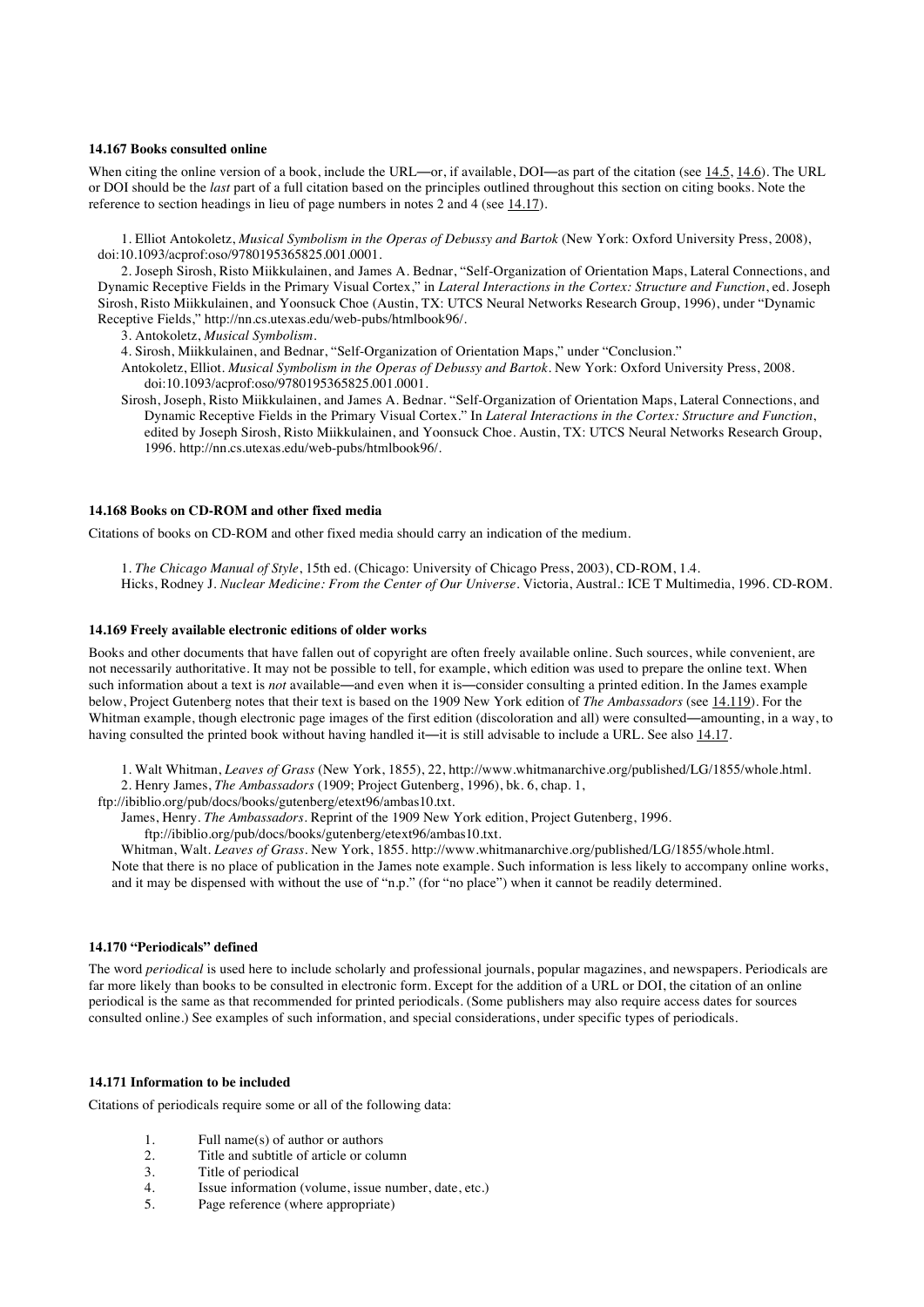6. For online periodicals, a URL or, if available, a DOI (see 14.5, 14.6, 14.184) Indispensable for newspapers and most magazines is the specific date (month, day, and year). For journals, the volume and year plus the month or issue number are usually cited. Additional data make location easier.

### **14.172 Journals versus magazines**

In this manual, *journal* is used for scholarly or professional periodicals available mainly by subscription (e.g., *Library Quarterly*, *Journal of the American Medical Association*). Journals are normally cited by volume and date (see 14.180). *Magazine* is used here for the kind of weekly or monthly periodical—professionally produced, sometimes specialized, but more accessible to general readers—that is available either by subscription or in individual issues at bookstores or newsstands or online (e.g., *Scientific American*, the *New Yorker*). Magazines are normally cited by date alone (see 14.199). If in doubt whether a particular periodical is better treated as a journal or as a magazine, use journal form if the volume number is easily located, magazine form if it is not.

## **14.173 Punctuation in periodical citations**

In notes, commas appear between author; title of article; title of magazine, newspaper, or journal; and URL or DOI (for sources consulted online). In bibliographies, periods replace these commas. For more examples, see 14.18 and elsewhere in this chapter. Note that *in* is *not* used between the article title and the journal title. (*In* is used only with chapters or other parts of books; see 14.111,14.112.)

1. Hope A. Olson, "Codes, Costs, and Critiques: The Organization of Information in *Library Quarterly*, 1931–2004," *Library Quarterly* 76, no. 1 (2006): 20, doi:10.1086/504343.

34. Olson, "Codes, Costs, and Critiques," 22–23.

Olson, Hope A. "Codes, Costs, and Critiques: The Organization of Information in *Library Quarterly*, 1931–2004." *Library Quarterly* 76, no. 1 (2006): 19–35. doi:10.1086/504343.

#### **14.180 Journal volume, issue, and date**

Most journal citations include volume, issue number or month, and year. The volume number, set in roman, follows the title without intervening punctuation; arabic numerals are used even if the journal itself uses roman numerals. The issue number may be omitted if pagination is continuous throughout a volume or when a month or season precedes the year. Nonetheless, it is never wrong to include the issue number, and doing so can be a hedge against other errors. When the issue number is given, it follows the volume number, separated by a comma and preceded by *no.* The year, sometimes preceded by an exact date, a month, or a season, appears in parentheses after the volume number (or issue number, if given). Seasons, though not capitalized in running text (see 8.87), are capitalized in source citations. Months may be abbreviated or spelled in full (as here); seasons are best spelled out (see also 10.40). Neither month nor season is necessary when the issue number is given, though it is never incorrect to include it.

2. David Meban, "Temple Building, *Primus* Language, and the Proem to Virgil's Third *Georgic*," *Classical Philology* 103, no. 2 (2008): 153, doi:10.1086/591611.

18. Jeanette Kennett, "True and Proper Selves: Velleman on Love," *Ethics* 118 (January 2008): 215, doi:10.1086/523747.

23. Boyan Jovanovic and Peter L. Rousseau, "Specific Capital and Technological Variety," *Journal of Human Capital* 2 (Summer 2008): 135, doi:10.1086/590066.

Jovanovic, Boyan, and Peter L. Rousseau. "Specific Capital and Technological Variety." *Journal of Human Capital* 2 (Summer 2008): 129–52. doi:10.1086/590066.

Kennett, Jeanette. "True and Proper Selves: Velleman on Love." *Ethics* 118 (January 2008): 213–27. doi:10.1086/523747. Meban, David. "Temple Building, *Primus* Language, and the Proem to Virgil's Third *Georgic*." *Classical Philology* 103, no. 2 (2008): 150–74. doi:10.1086/591611.

Where a span of months or seasons is given, use an en dash (e.g., September–December 2010); consecutive months are sometimes indicated by a slash (March/April).

1. Dean Amadon, "Ecology and the Evolution of Some Hawaiian Birds," *Evolution* 1 (March–June 1947): 65–66, http://www.jstor.org/stable/2405404.

### **14.181 No volume number or date only**

When a journal uses issue numbers only, without volume numbers, a comma follows the journal title.

Beattie, J. M. "The Pattern of Crime in England, 1660–1800." *Past and Present*, no. 62 (1974): 47–95. When only a date is available, it becomes an indispensable element and should therefore not be enclosed in parentheses; a comma follows the journal title and the date.

Saberhagen, Kelvin. "Lake Superior Beluga?" *Sturgeon Review*, Winter 1928, 21–45.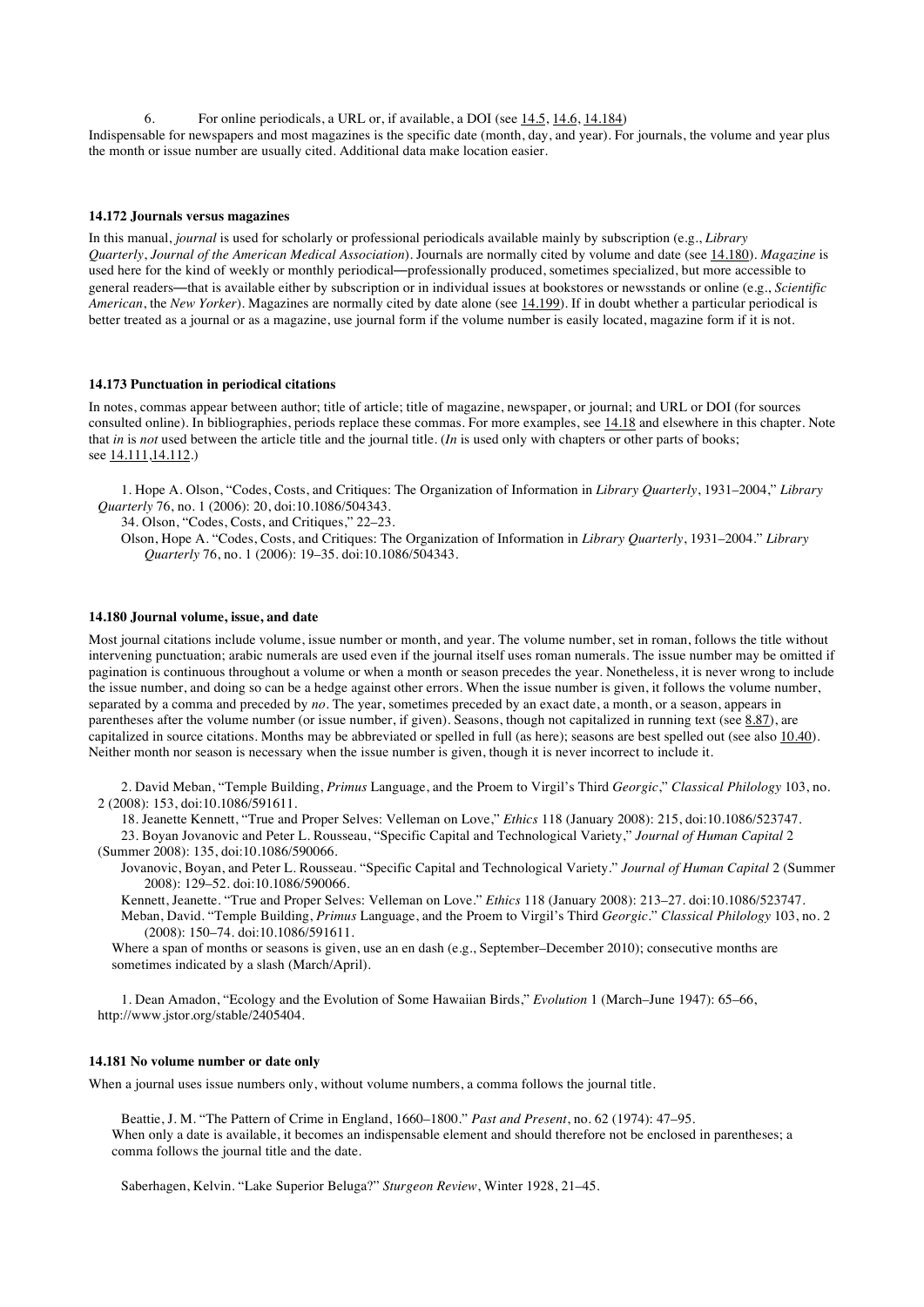#### **14.182 Forthcoming articles**

If an article has been accepted for publication by a journal but has not yet appeared, *forthcoming* stands in place of the year and the page numbers. Any article not yet accepted should be treated as an unpublished manuscript (see 14.228).

4. Margaret M. Author, "Article Title," *Journal Name* 98 (forthcoming).

Author, Margaret M. "Article Title." *Journal Name* 98 (forthcoming).

If an article is published by a journal electronically ahead of the official publication date, use the posted publication date. In such cases, information about pagination may not yet be available.

Black, Steven. "Changing Epidemiology of Invasive Pneumococcal Disease: A Complicated Story." *Clinical Infectious Diseases* 47. Published electronically July 14, 2008. doi:10.1086/590002.

## **14.6 Digital Object Identifiers (DOIs)**

One of a number of standards addressing the need for more reliable resource identifiers is that of the Digital Object Identifier (DOI). A DOI is a unique and permanent name assigned to a piece of intellectual property such as a journal article or book (or a component thereof), in any medium in which it is published. (The term "digital" refers to the identifier and not necessarily to the object.) A DOI consists of a prefix assigned by a DOI registration agency such as CrossRef and—following a forward slash—a name assigned by the publisher. For example, 10.1086/529076 identifies the article entitled "Before Democracy: The Production and Uses of Common Sense," by Sophia Rosenfeld, published in the March 2008 issue of the *Journal of Modern History*. At a minimum, typing or pasting the DOI into the DOI resolver available at the website of the International DOI Foundation or from CrossRef.org (or into a search engine that supports DOIs) will redirect you to a URL where the article may be found. (Alternatively, appending a DOI to http://dx.doi.org/ in the address bar of an Internet browser will lead to the source. For example, http://dx.doi.org/10.1086/529076 will resolve to the Rosenfeld article mentioned above.) Authors should include DOIs rather than URLs for sources that make them readily available. The examples included throughout the discussion on journals (14.175–98) may be applied to other types of sources as necessary, including books (see 14.167, 14.248).

# **14.184 Electronic journal articles—URL or DOI**

Many of the examples in this section include a URL or a DOI at the end of the citation. A DOI, if it is available, is preferable to a URL. If using a URL, use the address that appears in your browser's address bar when viewing the article (or the abstract) unless a shorter, more stable form of the URL is offered along with the electronic article. Note that a single DOI assigned to a journal article as a whole applies to that article in any medium, print or electronic. Nonetheless, unless their publisher or discipline requires otherwise, authors need only include an article's DOI to indicate that an electronic version was cited. (Because the DOI points to all available formats simultaneously, it is not necessary to specify *which* electronic format was cited—e.g., PDF or HTML.) See also 14.4–13.

4. Frank P. Whitney, "The Six-Year High School in Cleveland," *School Review* 37, no. 4 (1929): 268, http://www.jstor.org/stable/1078814.

5. María de la Luz Inclán, "From the *¡Ya Basta!* to the *Caracoles*: Zapatista Mobilization under Transitional Conditions," *American Journal of Sociology* 113, no. 5 (2008): 1318, doi:10.1086/525508.

Inclán, María de la Luz. "From the *¡Ya Basta!* to the *Caracoles*: Zapatista Mobilization under Transitional

Conditions." *American Journal of Sociology* 113, no. 5 (2008): 1316–50. doi:10.1086/525508. Whitney, Frank P. "The Six-Year High School in Cleveland." *School Review* 37, no. 4 (1929): 267–71. http://www.jstor.org/stable/1078814.

#### **14.185 Electronic journal articles—access dates**

Access dates are not required by Chicago in citations of formally published electronic sources, for the reasons discussed in 14.7. Some publishers and some disciplines, however, may require them. When they are included, they should immediately precede the DOI or URL, separated from the surrounding citation by commas in a note and periods in a bibliography entry. This departure from Chicago's earlier recommendation recognizes the increasing importance of uniform placement of URLs and DOIs in source citations.

1. Patrick G. P. Charles et al., "SMART-COP: A Tool for Predicting the Need for Intensive Respiratory or Vasopressor Support in Community-Acquired Pneumonia," *Clinical Infectious Diseases* 47 (August 1, 2008): 377, accessed July 17, 2008, doi:10.1086/589754.

3. Charles et al., "SMART-COP," 378–79.

Charles, Patrick G. P., Rory Wolfe, Michael Whitby, Michael J. Fine, Andrew J. Fuller, Robert Stirling, Alistair A. Wright, et al. "SMART-COP: A Tool for Predicting the Need for Intensive Respiratory or Vasopressor Support in Community-Acquired Pneumonia." *Clinical Infectious Diseases* 47 (August 1, 2008): 375–84. Accessed July 17, 2008. doi:10.1086/589754.

For citing articles credited to more than ten authors, see 14.76.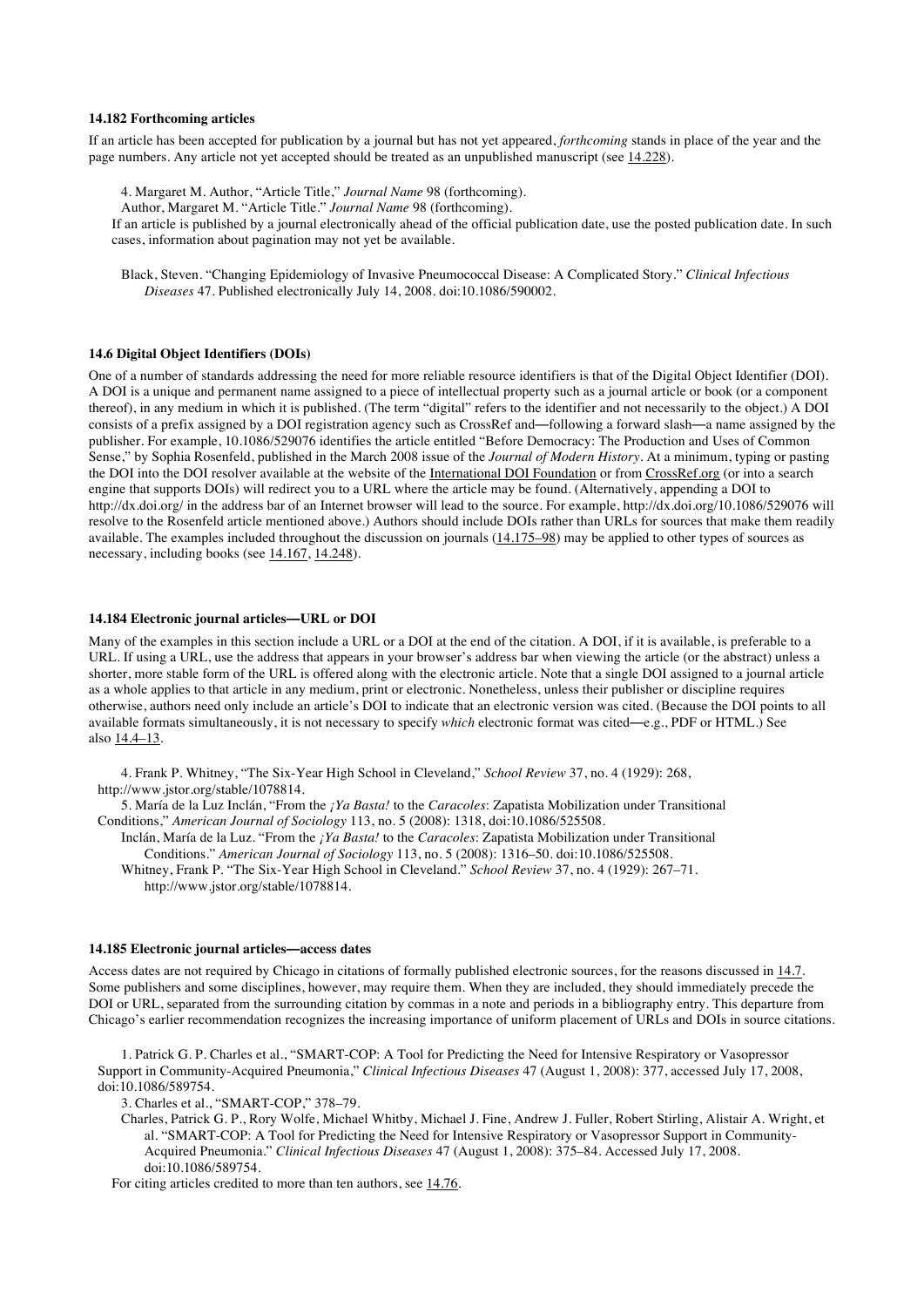## **14.187 Special issues**

A journal issue (occasionally a double issue) devoted to a single theme is known as a special issue. It carries the normal volume and issue number (or numbers if a double issue). Such an issue may have an editor and a title of its own. An article within the issue is cited as in the first example; a special issue as a whole may be cited as in the second example.

42. Sharon Sassler, "Learning to Be an 'American Lady'? Ethnic Variation in Daughters' Pursuits in the Early 1900s," in "Emergent and Reconfigured Forms of Family Life," ed. Lora Bex Lempert and Marjorie L. DeVault, special issue, *Gender and Society* 14, no. 1 (2000): 201–2, http://www.jstor.org/stable/190427.

Good, Thomas L., ed. "Non-Subject-Matter Outcomes of Schooling." Special issue, *Elementary School Journal* 99, no. 5 (1999).

## **14.188Supplements**

A journal supplement, unlike a special issue (see 14.187), is numbered separately from the regular issues of the journal. Like a special issue, however, it may have a title and author or editor of its own.

MacDonald, Glenn, and Michael S. Weisbach. "The Economics of Has-Beens." In "Papers in Honor of Sherwin Rosen," supplement, *Journal of Political Economy* 112, no. S1 (2004): S289–S310. doi:10.1086/380948.

## **14.191 Place where journal is published**

If a journal might be confused with another with a similar title, or if it might not be known to the users of a bibliography, add the name of the place or institution where it is published in parentheses after the journal title.

87. Diane-Dinh Kim Luu, "Diethylstilbestrol and Media Coverage of the 'Morning After' Pill," *Lost in Thought:* 

*Undergraduate Research Journal* (Indiana University South Bend) 2 (1999): 65–70.

Garrett, Marvin P. "Language and Design in *Pippa Passes*." *Victorian Poetry* (West Virginia University) 13, no. 1 (1975): 47– 60.

### **14.192 Translated or edited article**

A translated or edited article follows essentially the same style as a translated or edited book (see 14.87, 14.88).

1. Arthur Q. Author, "Article Title," trans. So-and-So, *Journal Title* . . . Author, Arthur Q. "Article Title." Edited by So-and-So. *Journal Title* . . .

## **14.198 Electronic enhancements to journal articles**

Electronic-only enhancements to journal articles—including sound or video files and appendixes—can be cited in notes as follows:

3. "Ghost Dancing Music," Naraya no. 2, MP3 audio file, cited in Richard W. Stoffle et al., "Ghost Dancing the Grand Canyon," *Current Anthropology* 41, no. 1 (2000), doi:10.1086/300101.

11. "RNA/DNA Quantitation Methods," appendix A (online only), Daniel I. Bolnick and On Lee Lau, "Predictable Patterns of Disruptive Selection in Stickleback in Postglacial Lakes," *American Naturalist*172 (July 2008), doi:10.1086/587805.

## **14.203 Newspaper citations—basic elements**

The name of the author (if known) and the headline or column heading in a daily newspaper are cited much like the corresponding elements in magazines (see 14.199–202). The month (often abbreviated), day, and year are the indispensable elements. Because a newspaper's issue of any given day may include several editions, and items may be moved or eliminated in various editions, page numbers may usually be omitted (for an example of a page number in a citation, see 14.209). In a note or bibliographical entry, it may be useful to add "final edition," "Midwest edition," or some such identifier. If the paper is published in several sections, the section number or name may be given (e.g., sec. 1). To cite an article consulted online, include the URL; in some cases, it may be advisable to shorten a particularly unwieldy URL to end after the first single forward slash (i.e., the slash that follows a domain extension such as *.com*).

1. Editorial, *Philadelphia Inquirer*, July 30, 1990.

2. Mike Royko, "Next Time, Dan, Take Aim at Arnold," *Chicago Tribune*, September 23, 1992.

3. Christopher Lehmann-Haupt, "Robert Giroux, Editor, Publisher and Nurturer of Literary Giants, Is Dead at 94," *New York Times*, September 6, 2008, New York edition.

4. "Pushcarts Evolve to Trendy Kiosks," *Lake Forester* (Lake Forest, IL), March 23, 2000.

5. Julie Bosman, "Jets? Yes! Sharks? ¡Sí! in Bilingual 'West Side,' " *New York Times*, July 17, 2008, http://www.nytimes.com/2008/07/17/theater/17bway.html.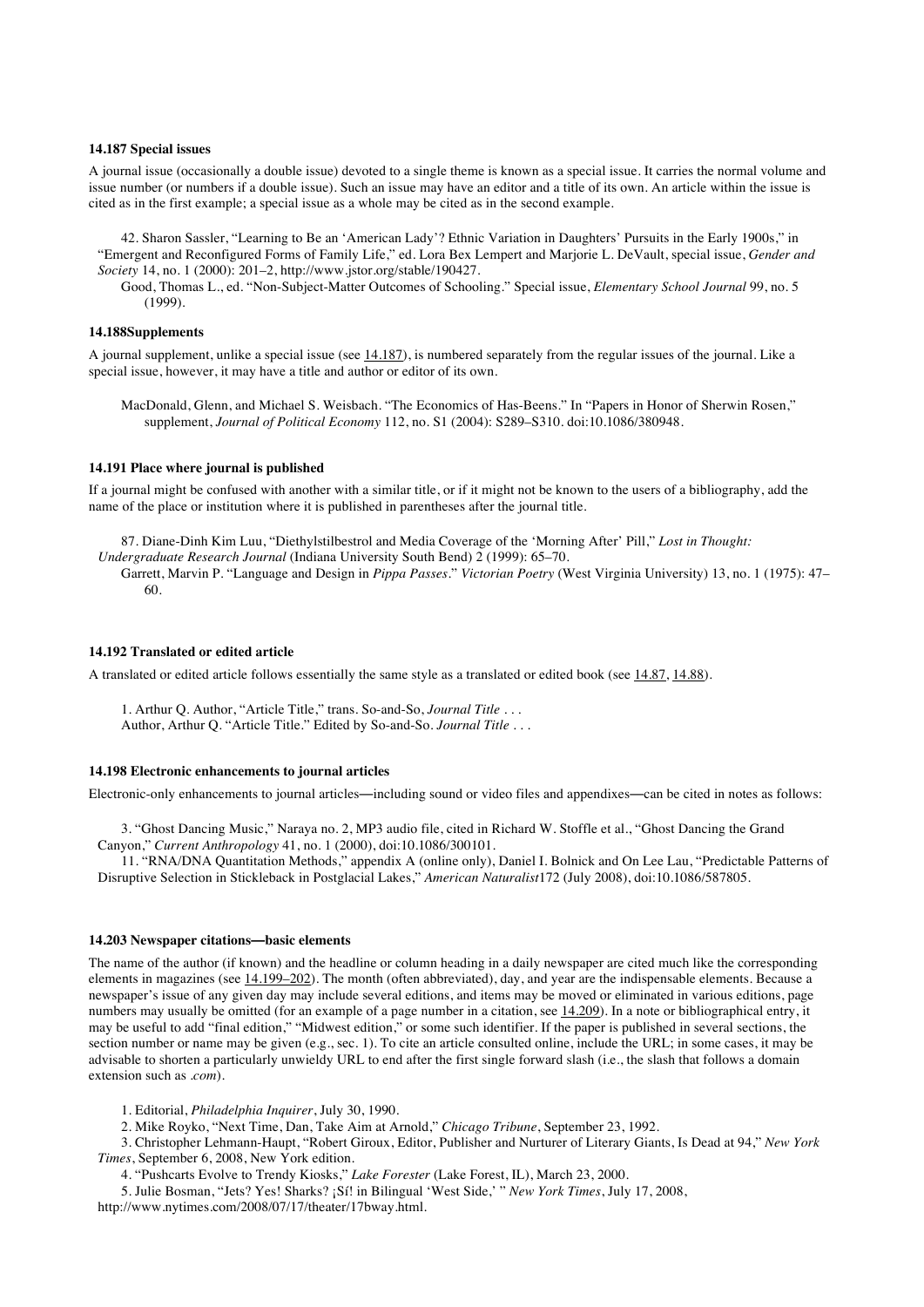## **14.207 Unsigned newspaper articles**

Unsigned newspaper articles or features are best dealt with in text or notes. But if a bibliography entry should be needed, the name of the newspaper stands in place of the author.

1. "In Texas, Ad Heats Up Race for Governor," *New York Times*, July 30, 2002. *New York Times*. "In Texas, Ad Heats Up Race for Governor." July 30, 2002.

## **14.209 Weekend supplements, magazines, and the like**

Articles from Sunday supplements or other special sections are treated in the same way as magazine articles—that is, cited by date. They are usually dealt with in notes or parenthetical references rather than in bibliographies. Citations of print editions may include a specific page reference (see  $14.199$ ).

45. David Frum, "The Vanishing Republican Voter," *New York Times Magazine*, September 7, 2008, New York edition, MM48.

## **14.214 Reviews—elements of the citation**

In citations of reviews, the elements are given in the following order:

- 1. Name of reviewer if the review is signed
- 2. Title of the review, if any (a headline should be included only if needed for locating the review)<br>3. The words *review of* followed by the name of the work reviewed and its author (or composer, or
- 3. The words *review of*, followed by the name of the work reviewed and its author (or composer, or director, or
- whomever) or sponsor (network, studio, label, etc.)
- 4. Location and date (in the case of a performance)
- 5. The listing of the periodical in which the review appeared

If a review is included in a bibliography, it is alphabetized by the name of the reviewer or, if unattributed, by the name of the periodical

### **14.218 Interviews and personal communications—order of attribution**

In whatever form interviews or personal communications exist—published, broadcast, preserved in audiovisual form, available online—the citation normally begins with the name of the person interviewed or the person from whom the communication was received. The interviewer or recipient, if mentioned, comes second.

## **14.219 Unpublished interviews**

Unpublished interviews are best cited in text or in notes, though they occasionally appear in bibliographies. Citations should include the names of both the person interviewed and the interviewer; brief identifying information, if appropriate; the place or date of the interview (or both, if known); and, if a transcript or recording is available, where it may be found. Permission to quote may be needed; see chapter 4.

7. Andrew Macmillan (principal adviser, Investment Center Division, FAO), in discussion with the author, September 1998. 8. Benjamin Spock, interview by Milton J. E. Senn, November 20, 1974, interview 67A, transcript, Senn Oral History

Collection, National Library of Medicine, Bethesda, MD.

9. Macmillan, discussion; Spock, interview.

#### **14.220 Unattributed interviews**

An interview with a person who prefers to remain anonymous or whose name the author does not wish to reveal may be cited in whatever form is appropriate in context. The absence of a name should be explained (e.g., "All interviews were conducted in confidentiality, and the names of interviewees are withheld by mutual agreement").

10. Interview with health care worker, March 23, 2010.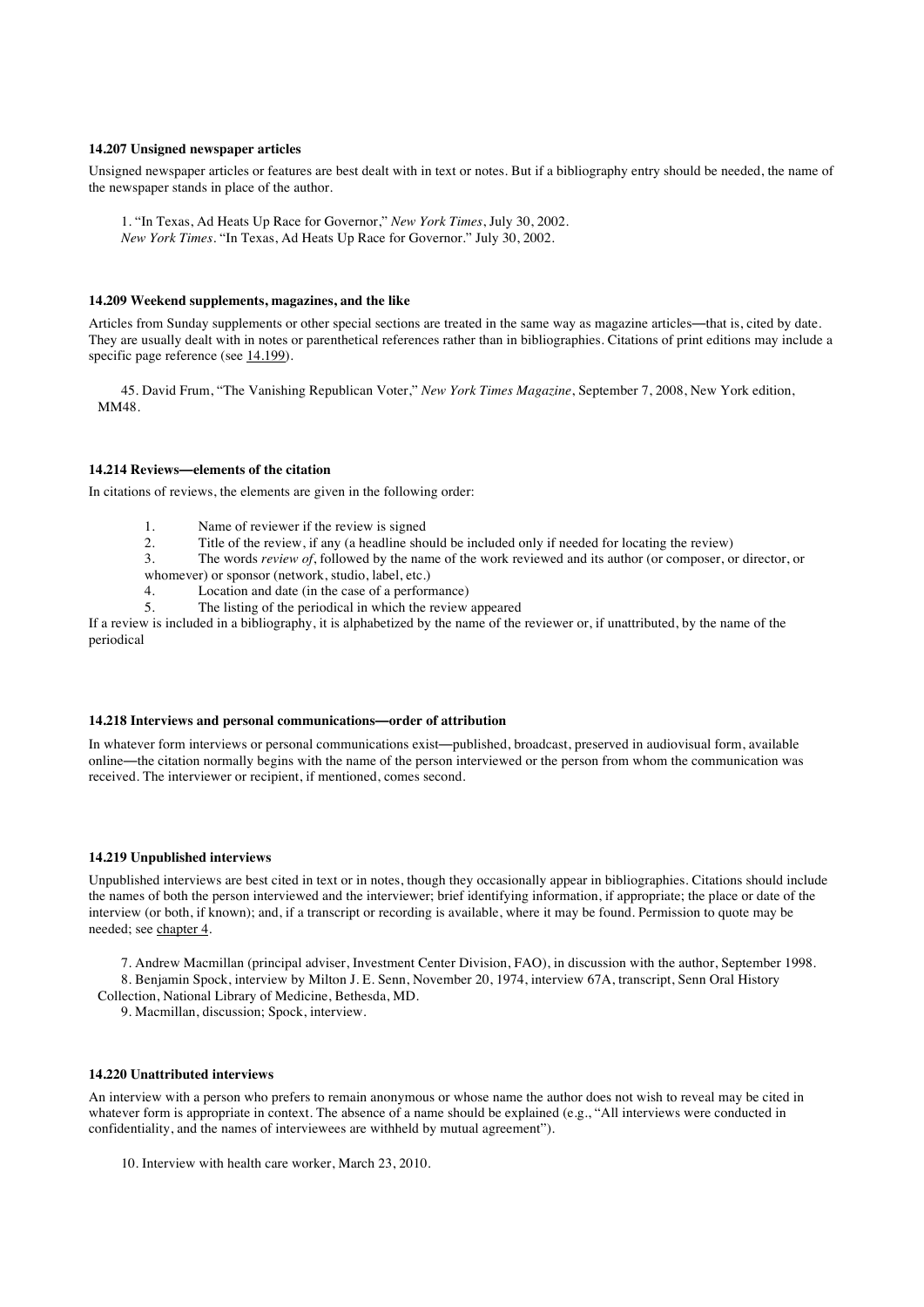## **14.221 Published or broadcast interviews**

An interview that has already been published or broadcast is treated like an article in a periodical or a chapter in a book. Interviews consulted online should include a URL or similar identifier and, for audiovisual materials, an indication of the medium (see 14.4– 13). See also 14.277, 14.280.

117. "*Mil Máscaras*: An Interview with Pulitzer-Winner Junot Díaz (*The Brief Wondrous Life of Oscar Wao*)," by Matt Okie, *Identitytheory.com*, September 2, 2008, http://www.identitytheory.com/interviews/okie\_diaz.php.

118. McGeorge Bundy, interview by Robert MacNeil, *MacNeil/Lehrer NewsHour*, PBS, February 7, 1990.

119. Darcey Steinke, interview by Sam Tanenhaus and Dwight Garner, *New York Times Book Review*, podcast audio, April 22, 2007, http://podcasts.nytimes.com/podcasts/2007/04/20/21bookupdate.mp3.

Bellour, Raymond. "Alternation, Segmentation, Hypnosis: Interview with Raymond Bellour." By Janet Bergstrom. *Camera Obscura*, nos. 3–4 (Summer 1979): 89–94.

If an interview is included or excerpted in the form of a direct quotation within an article or chapter by the interviewer, the interviewer's name may come first.

120. Michael Fortun and Kim Fortun, "Making Space, Speaking Truth: The Institute for Policy Studies, 1963–1995" (includes an interview with Marcus Raskin and Richard Barnet), in *Corporate Futures*, ed. George E. Marcus, Late Editions 5 (Chicago: University of Chicago Press, 1998), 257.

## **14.222 Personal communications**

References to conversations (whether face-to-face or by telephone) or to letters, e-mail or text messages, and the like received by the author are usually run in to the text or given in a note. They are rarely listed in a bibliography. For references to electronic mailing lists, see 14.223. See also 13.3.

In a telephone conversation with the author on January 6, 2009, lobbyist Pat Fenshaw admitted that . . .

2. Constance Conlon, e-mail message to author, April 17, 2000.

An e-mail address belonging to an individual should be omitted. Should it be needed in a specific context, it must be cited only with the permission of its owner.

#### **14.231 Private contracts, wills, and such**

Private documents are occasionally cited in notes but rarely in bibliographies. More appropriately they are referred to in text (e.g., "Marcy T. Feldspar, in her will dated January 20, 1976, directed . . .") or in notes. Capitalization is usually a matter of editorial discretion.

4. Samuel Henshaw, will dated June 5, 1806, proved July 5, 1809, no. 46, box 70, Hampshire County Registry of Probate, Northampton, MA.

5. Agreement to teach in the Publishing Program of the Graham School, University of Chicago, signed by Jemma Granite, May 29, 2010.

#### **14.243 Websites and blogs—overview**

For the purposes of this discussion, *website* refers to the collection of documents made available at a specific location on the World Wide Web by an individual or organization. (The term *web page*, on the other hand, is used to refer to any one of the "pages," or subdocuments, that can be viewed within a website.) Formal citations should normally be limited to the documents themselves—for example, the articles, books, and other published documents offered by the websites of university publishers and other formal organizations and discussed elsewhere in this chapter. A weblog—or blog—is a category of website that has evolved to include a few more or less standard components, including dated entries and dated comments. Citations of blog entries and comments are therefore similar to citations of articles in periodicals

### **14.244 Titles for websites and blogs**

Websites should be referred to in text and notes by specific title (if any), by the name of the sponsor or author, or by a descriptive phrase. Some sites refer to themselves by their domain name (the first part of a URL, following the double slash and ending in a domain-type indication such as *.com*, *.edu*, or *.org*); such monikers, which are not case sensitive, are often shortened and capitalized in a logical way (e.g., *www.nytimes.com* becomes *NYTimes.com*; *www.google.com* becomes *Google*). Titles of websites are generally set in roman without quotation marks and capitalized headline-style, but titles that are analogous to books or other types of publications may be styled accordingly. Titled sections or pages within a website should be placed in quotation marks. Specific titles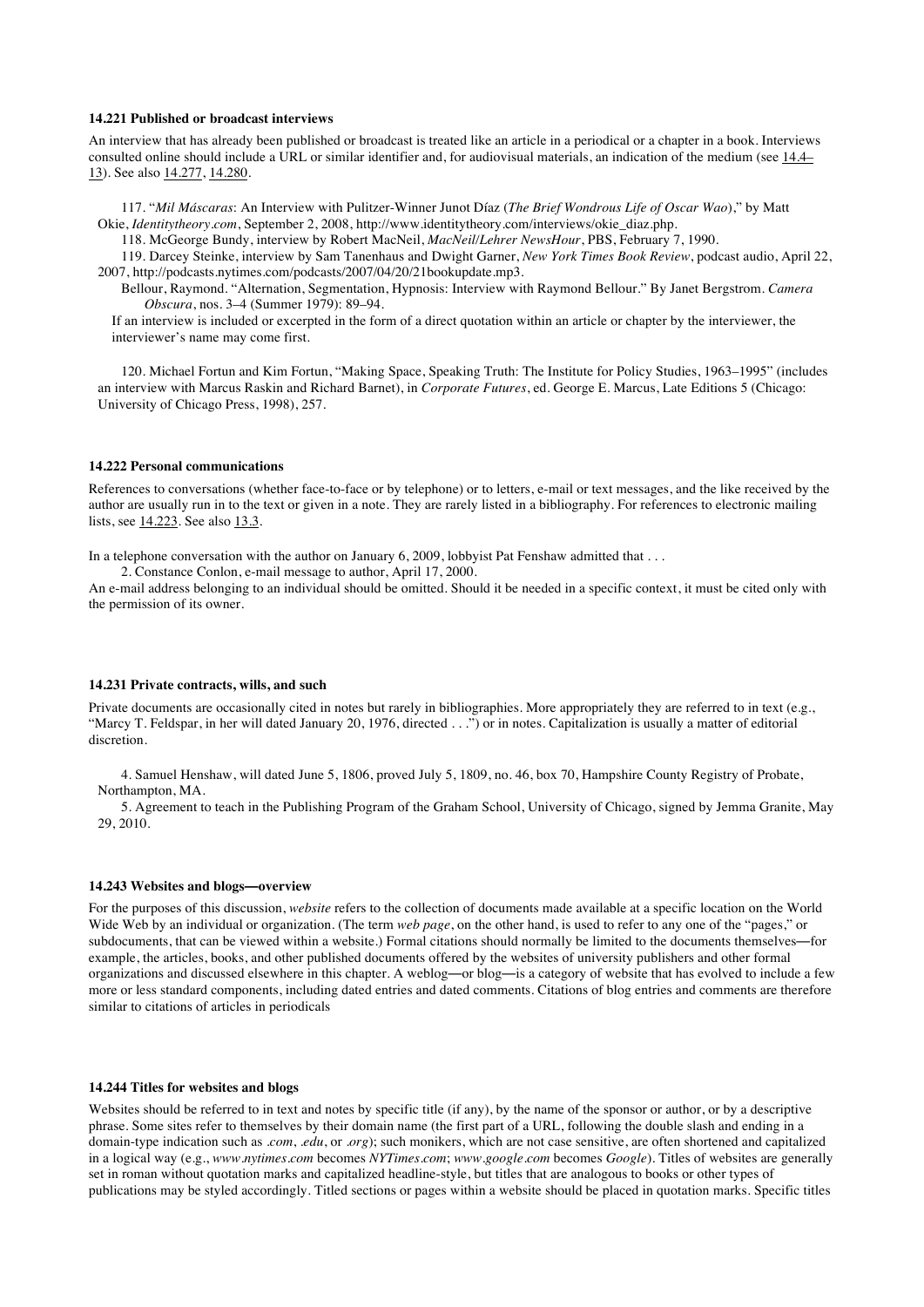of blogs—which are analogous to periodicals—should be set in italics; titles of blog entries (analogous to articles in a periodical) should be in quotation marks. For additional examples, see 8.186–87.

the website of the *New York Times*; the *New York Times* online; NYTimes.com *The Chicago Manual of Style Online*; "Chicago Style Q&A" Google; Google Maps; the "Google Maps Help Center" *The Becker-Posner Blog*; "Should Dogs Get \$8 Billion from the Helmsley Estate?," blog entry by Richard Posner, July 13, 2008

#### **14.245 Citations of website content**

For original content from online sources other than the types of formally published documents discussed elsewhere in this chapter, include as much of the following as can be determined: the title or a description of the page (see 14.244), the author of the content (if any), the owner or sponsor of the site, and a URL. Also include a publication date or date of revision or modification (see 14.8); if no such date can be determined, include an access date (see 14.7). Citations of site content are best relegated to notes; in works with no notes, they may be included in the bibliography. Some editorial discretion will be required.

14. "WD2000: Visual Basic Macro to Assign Clipboard Text to a String Variable," revision 1.3, Microsoft Help and Support, last modified November 23, 2006, http://support.microsoft.com/kb/212730.

15. "Google Privacy Policy," last modified October 14, 2005, accessed July 19, 2008,

http://www.google.com/intl/en/privacypolicy.html.

16. "McDonald's Happy Meal Toy Safety Facts," McDonald's Corporation, accessed July 19, 2008,

http://www.mcdonalds.com/corp/about/factsheets.html.

17. Barack Obama's Facebook page, accessed July 19, 2008, http://www.facebook.com/barackobama.

18. "Style Guide," *Wikipedia*, last modified July 18, 2008, http://en.wikipedia.org/wiki/Style\_guide.

Microsoft Corporation. "WD2000: Visual Basic Macro to Assign Clipboard Text to a String Variable." Revision 1.3. Microsoft Help and Support. Last modified November 23, 2006. http://support.microsoft.com/kb/212730.

If a site ceases to exist before publication, or if the information cited is modified or deleted, such information should be included in the text or note.

As of July 18, 2008, Hefferman was claiming on her Facebook page that . . . (a claim that had disappeared from her page by September 1, 2008) . . .

4. "Biography," on Pete Townshend's official website, accessed December 15, 2001,

http://www.petetownshend.co.uk/petet\_bio.html (site discontinued).

#### **14.246 Citations of blog entries**

Citations of blog entries should include the author of the entry; the name of the entry, in quotation marks; the title or description of the blog (see 14.244); and a URL. Citations of a comment should start with the identity of the commenter and the date of the comment (if a time stamp appears with the comment), the words "comment on," and the citation information for the related entry. If the blog entry has been cited previously, use a shortened form; see 14.25. There is no need to add *pseud.* after an apparently fictitious name of a commenter; it may be assumed that the identity of any commenter may be an alias. If known, the identity can be given in the text or in the citation (in square brackets; see 14.82). Blogs that are part of a larger publication should also include the name of that publication. Add the word *blog* in parentheses after the name of the blog (unless the word *blog* is part of the name). Citations of blog entries are generally relegated to the notes; a frequently cited blog, however, may be included in the bibliography.

1. Mike Nizza, "Go Ahead, Annoy Away, an Australian Court Says," *The Lede* (blog), *New York Times*, July 15, 2008, http://thelede.blogs.nytimes.com/2008/07/15/.

2. SteveCO, comment on Nizza, "Go Ahead, Annoy Away."

16. Matthew Lasar, "FCC Chair Willing to Consecrate XM-Sirius Union," *Ars Technica* (blog), June 16, 2008,

http://arstechnica.com/news.ars/post/20080616-fcc-chair-willing-to-consecrate-xm-sirius-union.html.

19. AC, July 1, 2008 (10:18 a.m.), comment on Rhian Ellis, "Squatters' Rights," *Ward Six* (blog), June 30, 2008, http://wardsix.blogspot.com/2008/06/squatters-rights.html.

Ellis, Rhian, J. Robert Lennon, and Ed Skoog. *Ward Six* (blog). http://wardsix.blogspot.com/.

## **14.247 Dictionaries and encyclopedias**

Well-known reference books, such as major dictionaries and encyclopedias, are normally cited in notes rather than in bibliographies. The facts of publication are often omitted, but the edition (if not the first) must be specified. References to an alphabetically arranged work cite the item (not the volume or page number) preceded by *s.v.* (*sub verbo*, "under the word"; pl. *s.vv.*)

1. *Encyclopaedia Britannica*, 15th ed., s.v. "salvation."

- 2. *Oxford English Dictionary*, 2nd ed. (CD-ROM, version 3.0), s.v. "hoot(e)nanny, hootananny."
- 3. *Dictionary of American Biography*, s.v. "Wadsworth, Jeremiah."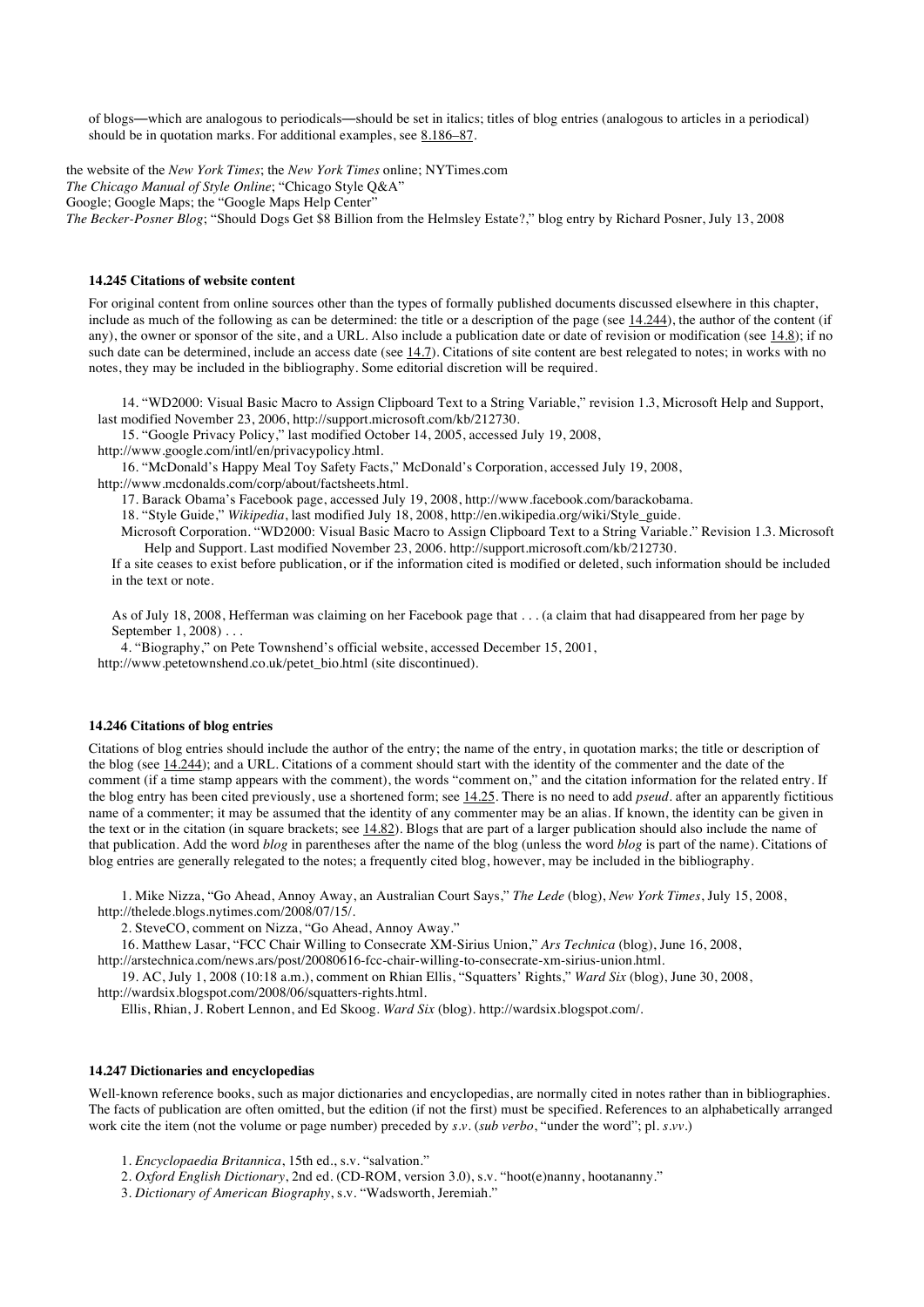Certain reference works, however, may appropriately be listed with their publication details. (For examples of how to cite individual entries by author, see 14.248.)

4. *The Times Style and Usage Guide*, comp. Tim Austin (London: Times Books, 2003), s.vv. "police ranks," "postal addresses."

5. *MLA Style Manual and Guide to Scholarly Publishing*, 3rd ed. (New York: Modern Language Association of America, 2008), 6.8.2.

*Diccionario de historia de Venezuela*. 2nd ed. 4 vols. Caracas: Fundación Polar, 1997.

Garner, Bryan A. *Garner's Modern American Usage*. New York: Oxford University Press, 2003.

## **14.248 Dictionaries and encyclopedias online**

Online versions of encyclopedias should be cited like their printed corollaries. In addition, in the absence of a posted publication or revision date for the cited entry, supply an access date. If the article includes a recommended form for the URL, include it; otherwise, include a short form of the URL (as in the second example) from which interested readers may enter the search term. If a DOI for the article is available, use that instead. Well-known online reference works, such as major dictionaries and encyclopedias, are normally cited, like their printed counterparts, in notes rather than in bibliographies. The facts of publication are often omitted, but signed entries may include the name of the author. See also 14.5, 14.6.

1. *Encyclopaedia Britannica Online*, s.v. "Sibelius, Jean," accessed July 19, 2008, http://original.britannica.com/eb/article-9067596.

2. *Grove Music Online*, s.v. "Toscanini, Arturo," by David Cairns, accessed July 19, 2008,

http://www.oxfordmusiconline.com/.

3. *Wikipedia*, s.v. "Stevie Nicks," last modified July 19, 2008, http://en.wikipedia.org/wiki/Stevie\_Nicks.

4. *Merriam-Webster OnLine*, s.v. "mondegreen," accessed July 19, 2008, http://www.merriam-

webster.com/dictionary/mondegreen.

For certain reference works—particularly those with substantial, authored entries—it may be appropriate to cite individual entries by author, much like contributions to a multiauthor book ( $\sec 14.112$ ). Such citations may be included in a bibliography.

Baldwin, Olive, and Thelma Wilson. "Ann Catley (1745–1789)." In *Oxford Dictionary of National Biography*. Oxford University Press, 2004–. Accessed October 8, 2009. doi:10.1093/ref:odnb/4895.

Isaacson, Melissa. "Bulls." In *Encyclopedia of Chicago*, edited by Janice L. Reiff, Ann Durkin Keating, and James R. Grossman. Chicago Historical Society, 2005. http://www.encyclopedia.chicagohistory.org/pages/184.html.

Masolo, Dismas. "African Sage Philosophy." In *Stanford Encyclopedia of Philosophy*. Stanford University, 1997–. Article published February 14, 2006. http://plato.stanford.edu/entries/african-sage/.

## **14.249 Pamphlets, reports, and the like**

Pamphlets, corporate reports, brochures, and other freestanding publications are treated essentially as books. Data on author and publisher may not fit the normal pattern, but sufficient information should be given to identify the document. For special issues of journals, see  $\underline{14.187}$ . For access dates, see  $\underline{14.7}$ . For the use of ampersands in company names, see  $\underline{10.23}$ .

- 34. Hazel V. Clark, *Mesopotamia: Between Two Rivers* (Mesopotamia, OH: Trumbull County Historical Society, 1957).
- 35. *Lifestyles in Retirement*, Library Series (New York: TIAA-CREF, 1996).
- 36. Merrill Lynch & Co., *2008 Proxy Statement*, accessed April 9, 2009,

http://www.ml.com/annualmeetingmaterials/2007/ar/pdfs/2008Proxy.pdf.

# **14.250 Exhibition catalogs**

An exhibition catalog is often published as a book and is treated as such.

*Mary Cassatt: Modern Woman.* Edited by Judith A. Barter. Chicago: Art Institute of Chicago, in association with Harry N. Abrams, 1998. Published in conjunction with the exhibition of the same name, shown at the Boston Museum of Fine Arts, the National Gallery in Washington, DC, and the Art Institute of Chicago.

*Mary Cassatt: Modern Woman.* Edited by Judith A. Barter. Chicago: Art Institute of Chicago, with Harry N. Abrams, 1998. Exhibition catalog.

A brochure—the kind often handed to visitors to an exhibition—may be treated similarly.

*or, if space is tight,*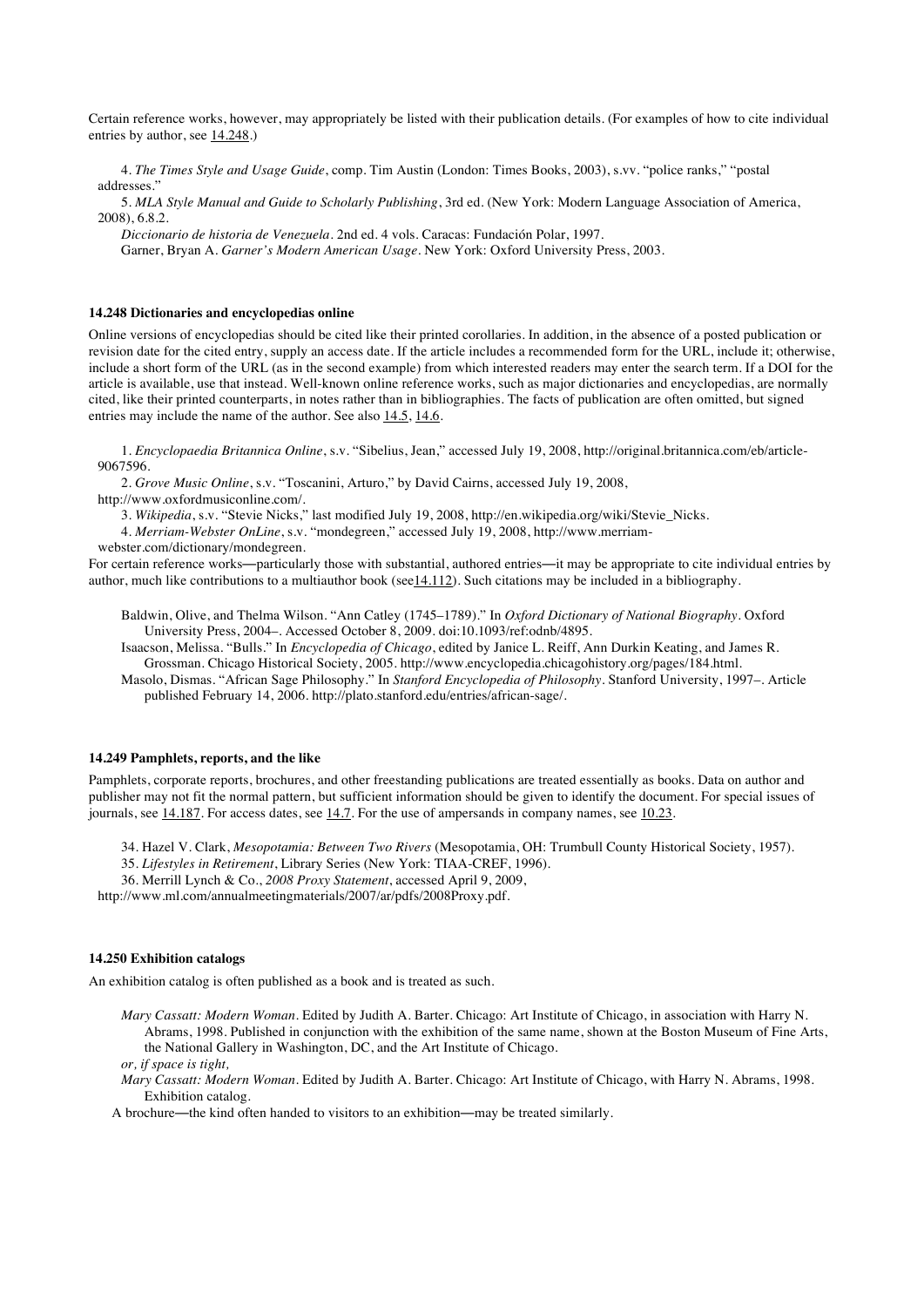## **14.272 Scientific databases**

In the sciences especially, it has become customary to cite databases by listing, at a minimum, the name of the database, a descriptive phrase or record locator (such as a data marker or accession number) indicating the part of the database being cited or explaining the nature of the reference, an access date, and a URL. In bibliographies, list under the name of the database.

1. NASA/IPAC Extragalactic Database (object name IRAS F00400+4059; accessed October 6, 2009), http://nedwww.ipac.caltech.edu/.

2. GenBank (for RP11-322N14 BAC [accession number AC017046]; accessed October 6, 2009), http://www.ncbi.nlm.nih.gov/Genbank/.

GenBank (for RP11-322N14 BAC [accession number AC017046]; accessed October 6, 2009). http://www.ncbi.nlm.nih.gov/Genbank/.

NASA/IPAC Extragalactic Database (object name IRAS F00400+4059; accessed October 6, 2009). http://nedwww.ipac.caltech.edu/.

## **14.273Citations taken from secondary sources**

To cite a source from a secondary source ("quoted in . . .") is generally to be discouraged, since authors are expected to have examined the works they cite. If an original source is unavailable, however, both the original and the secondary source must be listed.

1. Louis Zukofsky, "Sincerity and Objectification," *Poetry* 37 (February 1931): 269, quoted in Bonnie Costello, *Marianne Moore: Imaginary Possessions* (Cambridge, MA: Harvard University Press, 1981), 78.

### **14.274 Audiovisual materials—elements to include**

Documentation of a recording usually includes some or all of the following pieces of information: the name of the composer, writer, performer, or other person primarily responsible for the content; the title, in italics or quotation marks, as applicable (see 8.192); the name of the recording company or publisher; any identifying number of the recording; indication of medium (compact disc, audiocassette, audiovisual file, etc.); and the copyright date or date of production or performance. Recordings consulted online should include a URL or DOI (see  $14.5$ ,  $14.6$ ). Supplementary information, such as the number of discs in an album and the duration of the recording, as applicable, may also be given.

### **14.277 Recordings of literature, lectures, and such**

Recordings of drama, prose or poetry readings, lectures, and the like are treated much the same as musical recordings. Facts of publication, where needed, follow the style for print media. For electronic sources, include information about the medium; online sources should include a URL or similar identifier (see 14.4–13). See also 14.280.

1. Dylan Thomas, *Under Milk Wood*, performed by Dylan Thomas et al., Caedmon TC-2005, 1953, 33⅓ rpm, 2 LPs.

2. Harry S. Truman, "First Speech to Congress," April 16, 1945, transcript and Adobe Flash audio, 18:13, Miller Center of Public Affairs, University of Virginia, http://millercenter.org/scripps/archive/speeches/detail/3339.

3. Calvin Coolidge, "Equal Rights" (speech), copy of an undated 78 rpm disc, ca. 1920, Library of Congress, "American Leaders Speak: Recordings from World War I and the 1920 Election, 1918–1920," RealAudio and WAV formats, http://memory.loc.gov/ammem/nfhtml/nforSpeakers01.html.

4. Eleanor Roosevelt, "Is America Facing World Leadership?," convocation speech, Ball State Teacher's College, May 6, 1959, radio broadcast, Windows Media Audio, 47:46,

http://libx.bsu.edu/cdm4/item\_viewer.php?CISOROOT=/ElRoos&CISOPTR=0&CISOBOX=1&REC=2.

Auden, W. H. *Selected Poems*. Read by the author. Spoken Arts 7137, 1991. Audiocassette.

Schlosser, Eric. *Fast Food Nation: The Dark Side of the All-American Meal*. Read by Rick Adamson. New York: Random House Audible, 2004. Audiobook, 8 compact discs; 9 hrs.

# **14.279 DVDs and videocassettes**

Citations of video recordings, like citations of sound recordings, will vary according to the nature of the material. Any facts relevant to identifying the item should be included. Indexed scenes are treated as chapters and cited by title or by number. Ancillary material, such as critical commentary, is cited by author and title. Note that in the *Monty Python* example, the citation is of material original to the 2001 edition, so the original release date of the film (1975) is omitted.

7. Michael Curtis and Gregory S. Malins, "The One with the Princess Leia Fantasy," *Friends*, season 3, episode 1, directed by Gail Mancuso, aired September 19, 1996 (Burbank, CA: Warner Home Video, 2003), DVD.